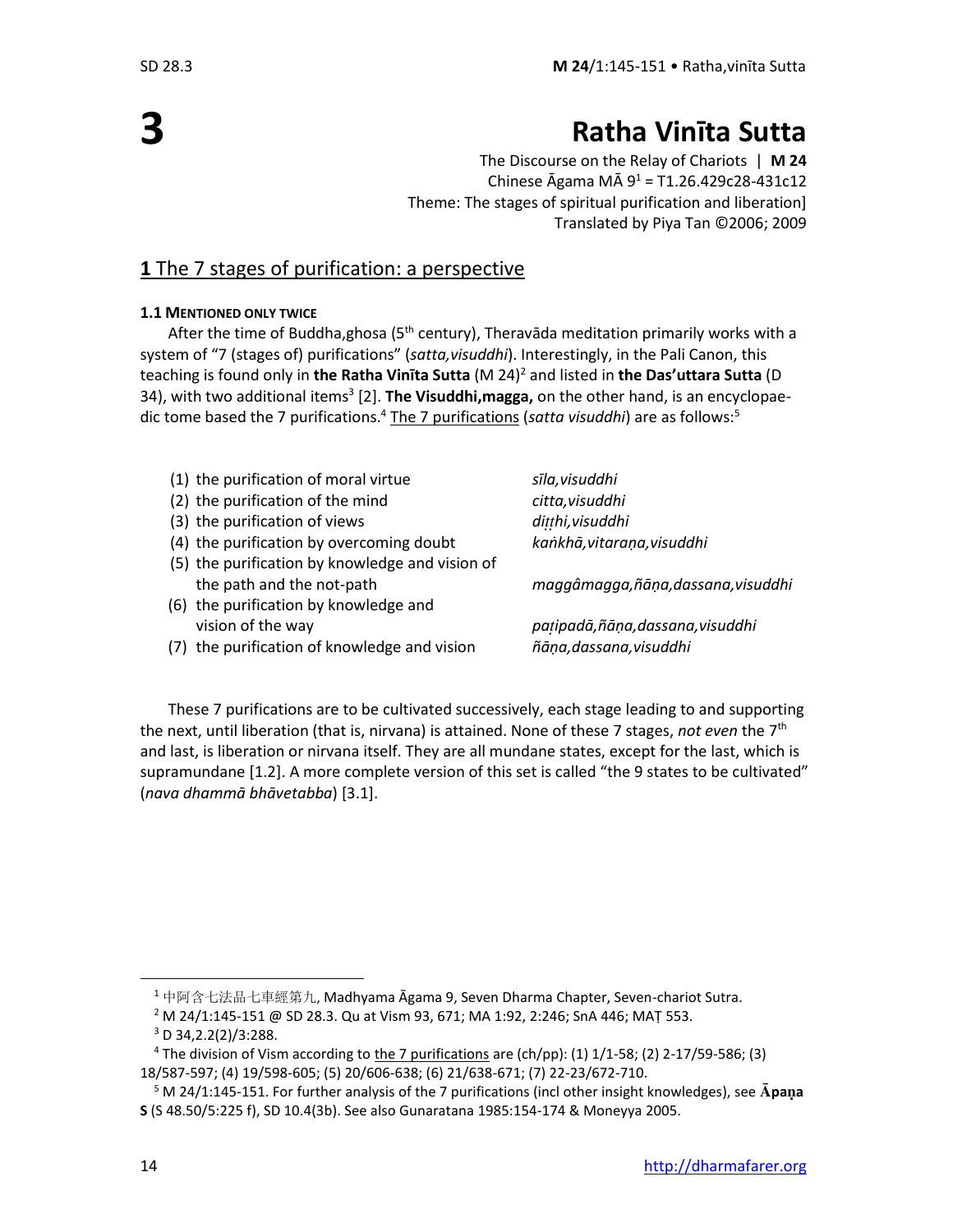#### **1.2 PRACTICE OF THE PURIFICATIONS (SUMMARY)**

In terms of practice, **the 7 purifications** can be briefly explained as follows: 6

| Purification                              | <b>Practice</b>                                                                                                             |
|-------------------------------------------|-----------------------------------------------------------------------------------------------------------------------------|
| $(1)$ of virtue                           | fully keeping to the precepts and training-rules (explained<br>in the Visuddhi, magga in terms of the monastic "4 purifica- |
|                                           | tions of moral virtue" (catu parisuddhi, sīla) <sup>7</sup>                                                                 |
| (2) of the mind                           | overcoming of the 5 hindrances <sup>8</sup> through attaining access                                                        |
|                                           | concentration and full concentration (ie dhyana) <sup>9</sup>                                                               |
| (3) of views                              | understanding the 3 characteristics, <sup>10</sup> etc, of mental and                                                       |
|                                           | physical phenomena, especially how the 5 aggregates $^{11}$                                                                 |
|                                           | constitutes a living being                                                                                                  |
| (4) by overcoming doubt                   | discernment of conditions for mental and physical pheno-<br>mena <sup>12</sup>                                              |
| (5) by knowledge and vision of            | the correct discrimination between the false path of worldly                                                                |
| the path and the not-path                 | ecstasy and euphoria, and the true insight into imperma-<br>nence, suffering and non-self                                   |
| (6) by knowledge and vision of<br>the way | this is a series of insight-knowledges up to the supramund-<br>ane paths [1.3]                                              |
| (7) by knowledge and vision               | knowledge of the 4 supramundane paths (the 4 levels of<br>sainthood), short of arhathood [3.3]                              |

The Commentary says that the first 6 stages are "accompanied by clinging" (*upādāna sampayutta*) in the sense of both being conditioned, and of existing in one who still has grasping. The seventh stage, being supramundane, is understood only in the sense of being conditioned. (MA 2:156). It is still "conditioned" (*saṅkhata*) because it is not yet the fruition of arhathood or nirvana. [2.0]

<sup>11</sup> "The 5 aggregates" (*pañca-k,khandha*), see SD 17, esp **(Dve) Khandhā S** (S 22.48/3:47 f), SD 17.1a.

<sup>6</sup> For further details, see *Bhāvanā*, SD 15.1 (11+12).

<sup>7</sup> See Vism 1.42-125/15-44.

<sup>8</sup> *Pañca nīvarana,* ie (1) sense-desire (*kāma-c,chanda*), (2) ill will (*vyāpāda*), (3) sloth and torpor (*ithīna*,*middha*), (4) restlessness and remorse (*uddhacca,kukkucca*), and (5) doubt (*vicikicchā*) : see **Saṅgārava S** (S 46.55/5:121-126), SD 46.55.

<sup>9</sup> See **Dhyana**, SD 8.4.

<sup>10</sup> The 3 characteristics are impermanence (*aniccatā*), suffering (*sukkhatā*) and non-self (*anattatā*): see *Atam,mayatā*, SD 19.13 (1).

<sup>12</sup> Cf **(Kaṅkhā) Revata S** (U 5.7/60), SD 25.15.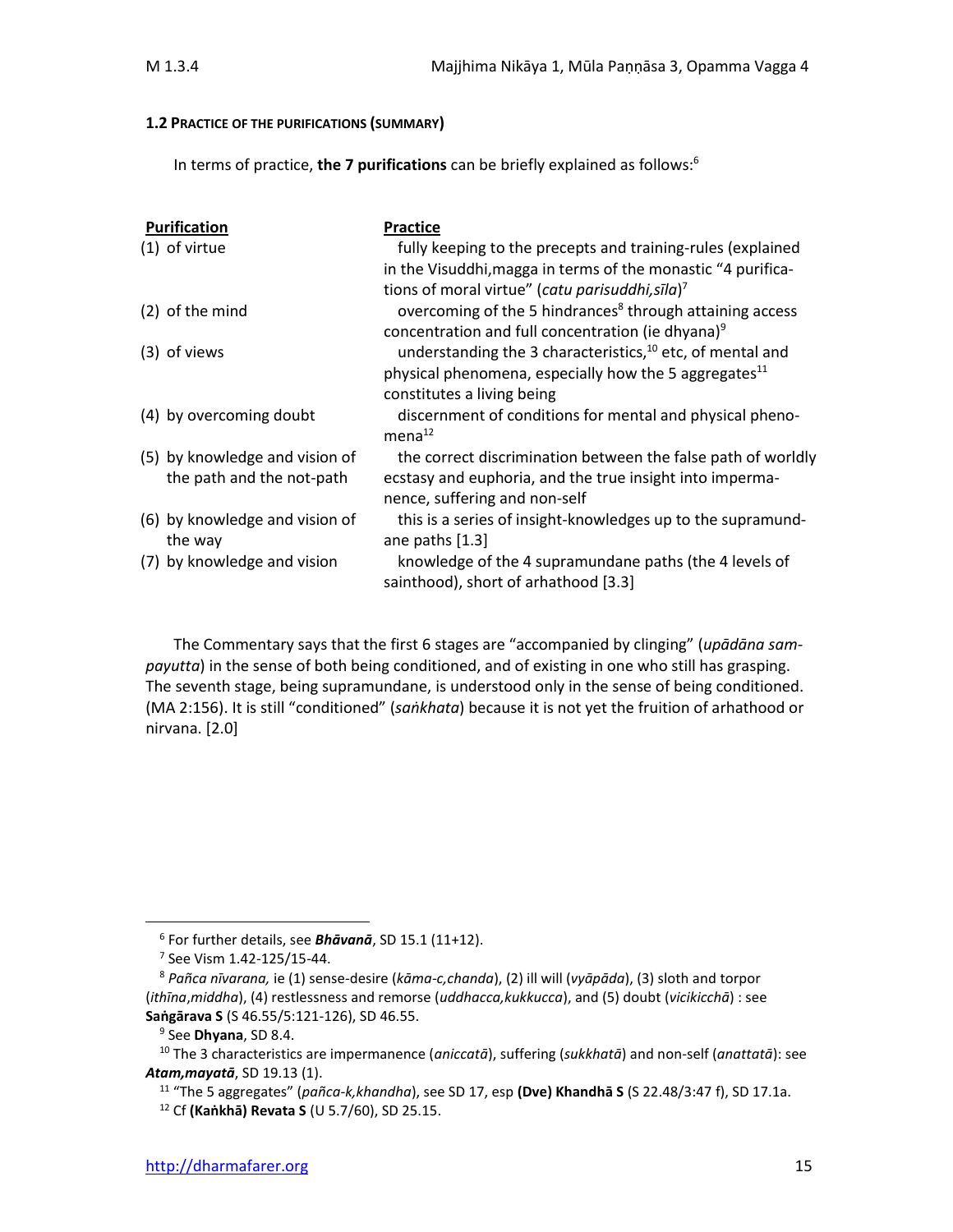### **1.3 PURIFICATION AND THE INSIGHT KNOWLEDGES**

According to the Abhidhamma tradition, the 7 purifications and the 11 insight knowledges (*vipassana ñāṇa*) are related as follows:

| (5) by knowledge and vision of | []. knowledge of comprehension                                                                                     |
|--------------------------------|--------------------------------------------------------------------------------------------------------------------|
| the path and the not-path      | 1a. knowledge of arising and pass                                                                                  |
| (6) by knowledge and vision of | 1b. knowledge of arising and pass                                                                                  |
| the way                        | 2. knowledge of dissolution                                                                                        |
|                                | 3. knowledge of fearfulness                                                                                        |
|                                | $\mathbf{A}$ and $\mathbf{A}$ and $\mathbf{A}$ and $\mathbf{A}$ and $\mathbf{A}$ and $\mathbf{A}$ and $\mathbf{A}$ |

### **Purification (***visuddhi***) The insight knowledges (***vipassanā,ñāṇa***)** 13

- - $t$ dge of arising and passing away (tender phase)
- (6) by knowledge and vision of *1b. knowledge of arising and passing away (mature phase)*
	- $2$ *dge of dissolution*
	- *3. knowledge of fearfulness*
	- *4. knowledge of danger*
	- *5. knowledge of revulsion*
	- *6. knowledge of the desire for freedom*
	- *7. knowledge of review contemplation*
	- *8. knowledge of equanimity regarding formations*
	- 9*. knowledge of conformity*

- 
- *Between 6 &* 7 [1.2] *10. change of lineage,* that is, attaining of streamwinning
- (7) by knowledge and vision. *11. knowledge of the 4 supramundane paths*

Unlike the suttas [1.2], the Abhidhamma tradition defines the  $7<sup>th</sup>$  purification as including full awakening or nirvana itself. It is this new interpretation of the 7 purifications that Buddha, ghosa follows in his Visuddhi,magga [2].

**1.4 CONFORMITY KNOWLEDGE** or "adaptation knowledge" (*anuloma,ñāṇa*) is identical with the "adptation-to-truth knowledge" (*saccânuloma,ñāṇa*), the last of the 9 insight-knowledges (*vipassanā,ñāṇa*), which constitute "the purification of knowledge and vision of the path-progress." This is the knowledge, while contemplating impermanence, etc, adapts itself to the preceding 8 kinds of insight-knowledge, as well as to the immediately following supramundane path (*lok' uttara,magga*) and the 37 factors conducive to awakening (*bodhi.pakkhiya,dhamma*). 14

The historical Bodhisattvas, the buddhas-to-be, when they renounce under another Buddha, as in the case of Jotipāla, for example, practise all the recluse's duties, but cultivate insight only up to the stage of "conformity knowledge," that is, just before attaining streamwinning. They do not attain any path or fruit, but which they will attain in their last life, and become fully self-awakened buddhas.<sup>15</sup>

#### **1.5 NIRVANA**

Puṇṇa Mantāni,putta's teaching is that *the 7 stages of purification*, neither single nor as a whole is nirvana. It progresses through the various stages of purification that leads us to nirvana. The 7 stages of purification, in other words, are the spiritual means to a liberating end.

<sup>13</sup> Vism 20.93-21.136/630-671. An early set of 9 knowledges is given in Pm 1:1. **Abhidhamm'attha,saṅgaha** list 11 knowledges (Abhs 9.25; Abhs:BRS 344-347, 351-356; Abhs:SR 210 f; Abhs:WG 346). **Paṭisambhidā,magga,** incorporating the 8 knowledges, gives a more comprehensive list of 16 knowledges (*soļasa, ñāṇa*) (Pm 1; Vism 18.1-22.31/587-678).

<sup>&</sup>lt;sup>14</sup> Detailed in Vism 21. See also BDict: visuddhi.

<sup>15</sup> On Jotipāla's case, see **Ghaṭīkāra S** (M 81,12.4) @ SD 39.3.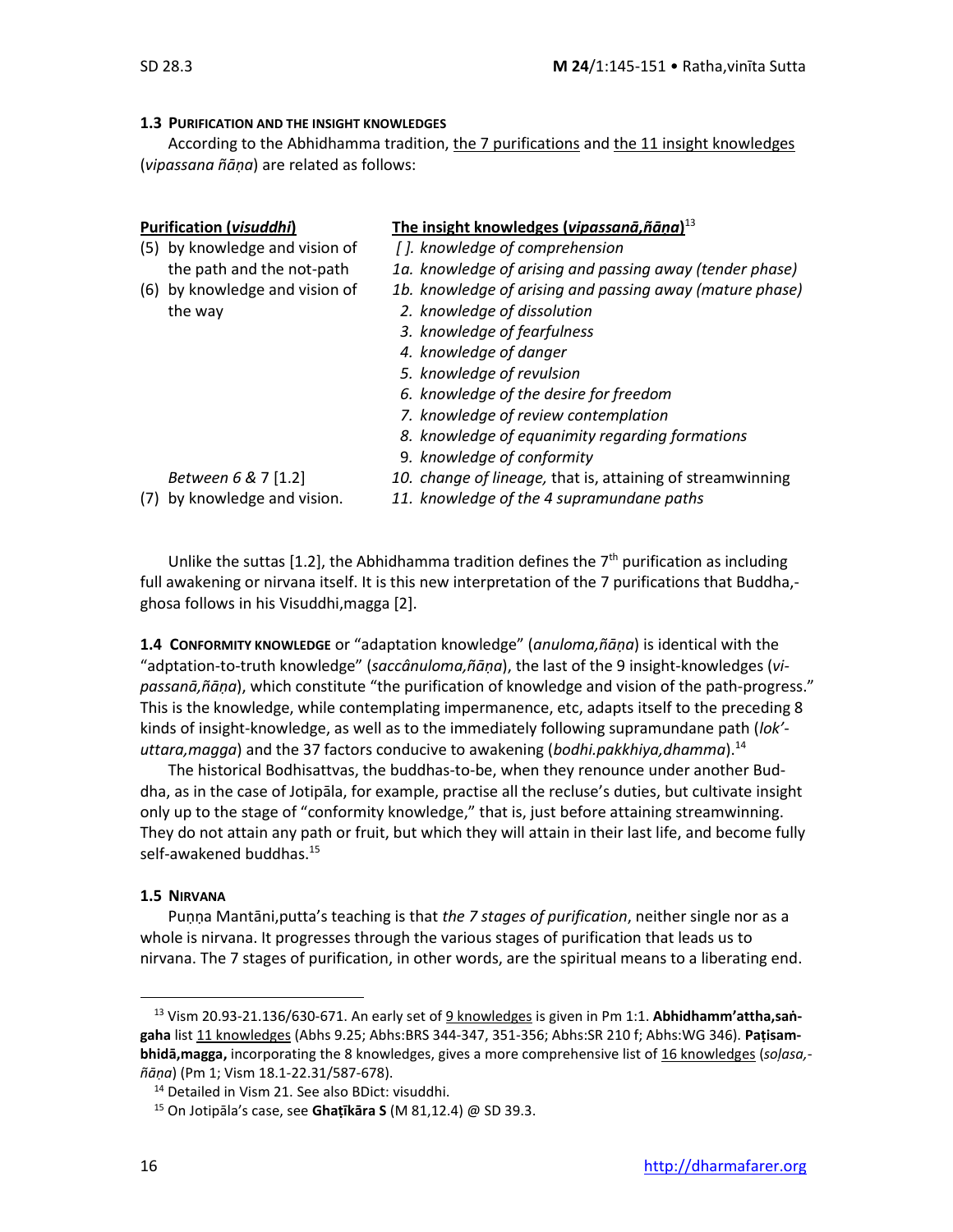However, the holy life can be defined as the effecting of the purifications, and the purpose of the holy is the attaining of nirvana, as stated in the key passage of the Ratha Vinīta Sutta:

… it is for the sake of the attaining of final nirvana without clinging that the holy life is lived under the Blessed One. **Example 20** and the state of  $[§15]$ 

Nirvana is referred to in the Sutta as "the final nirvana without clinging" (*anupāda parinibbāna*), and glossed by the Commentary as "the final nirvana that has no conditions" (*appaccaya,parinibbāna*). It goes on to explain that "clinging" (*upādāna*) has 2 meanings:

- (1) grasping (*gahaṇa*), as in the usual passage on the 4 types of clinging,<sup>16</sup> and
- (2) condition (*paccaya*), as illustrated by this passage.

The commentator adds that "final nirvana without clinging", thus has 2 meanings:

- (1) the fruit of arhathood (*arahatta,phala*), because it cannot be grasped by any of the 4 types of clinging, or
- (2) the unconditioned (*asaṅkhata*), because it has not arisen through any condition.

(MA 2:156)

### **2** The 7 stages of purification: an analysis

### **2.0 PRACTICE OF THE 7 STAGES OF PURIFICATION (DETAILS)**

We have above briefly listed how the 7 purifications *should be practised* [1.2]. Here we shall look into each of the 7 stages of purification in some detail.<sup>17</sup>

### **2.01 Progressive training**

The set of 7 stages of purification (*satta visuddhi*) is nowhere elaborated on in the Pali Canon. It is the main theme of the Ratha Vinīta Sutta and its Sanskrit and Chinese parallels, where apparently previous knowledge of the set is assumed. None of these texts give any explanation on the individual implication of the 7 purifications. The discussion in these texts shows that these 7 purifications are successive stages required to reach the final destination, each stage constituting the basis for the next one, comparable to a relay of 7 chariots used to quickly cover a great distance.

### **2.02 The 3 trainings**

The first 3 stages of purification—the purification of moral virtue (*sīla,visuddhi*), the purification of the mind (*citta,visuddhi*), and the purification of views (*dihi,visuddhi*)—have practically the same names in the Pali and Chinese versions of the Ratha Vinīta Sutta and the Das'uttara Sutta.<sup>18</sup> The three stages are interesting in that they also constitute the three trainings (*ti, sikkhā*), which are here listed with the functions or benefits:

<sup>16</sup> The 4 types of clinging are: (1) clinging to sensuality (*kām'upādāna*), (2) clinging to view (*diṭṭh'upādāna*), (3) clinging to rituals and vows (*sīla-b,bata'upādāna*), and (4) clinging to self-doctrine (*atta,vād' upādāna*) (D 3:211; M 1:66; Vbh 375)

<sup>17</sup> For further details, see *Bhāvanā*, SD 15.1 (11+12).

<sup>&</sup>lt;sup>18</sup> D $\overline{A}$  10 = T1.56a23 & T13 = T1.238c25. The 9 purifications recur in the same terms in D $\overline{A}$  11 = T1. 58c18, which has no Pali parallel.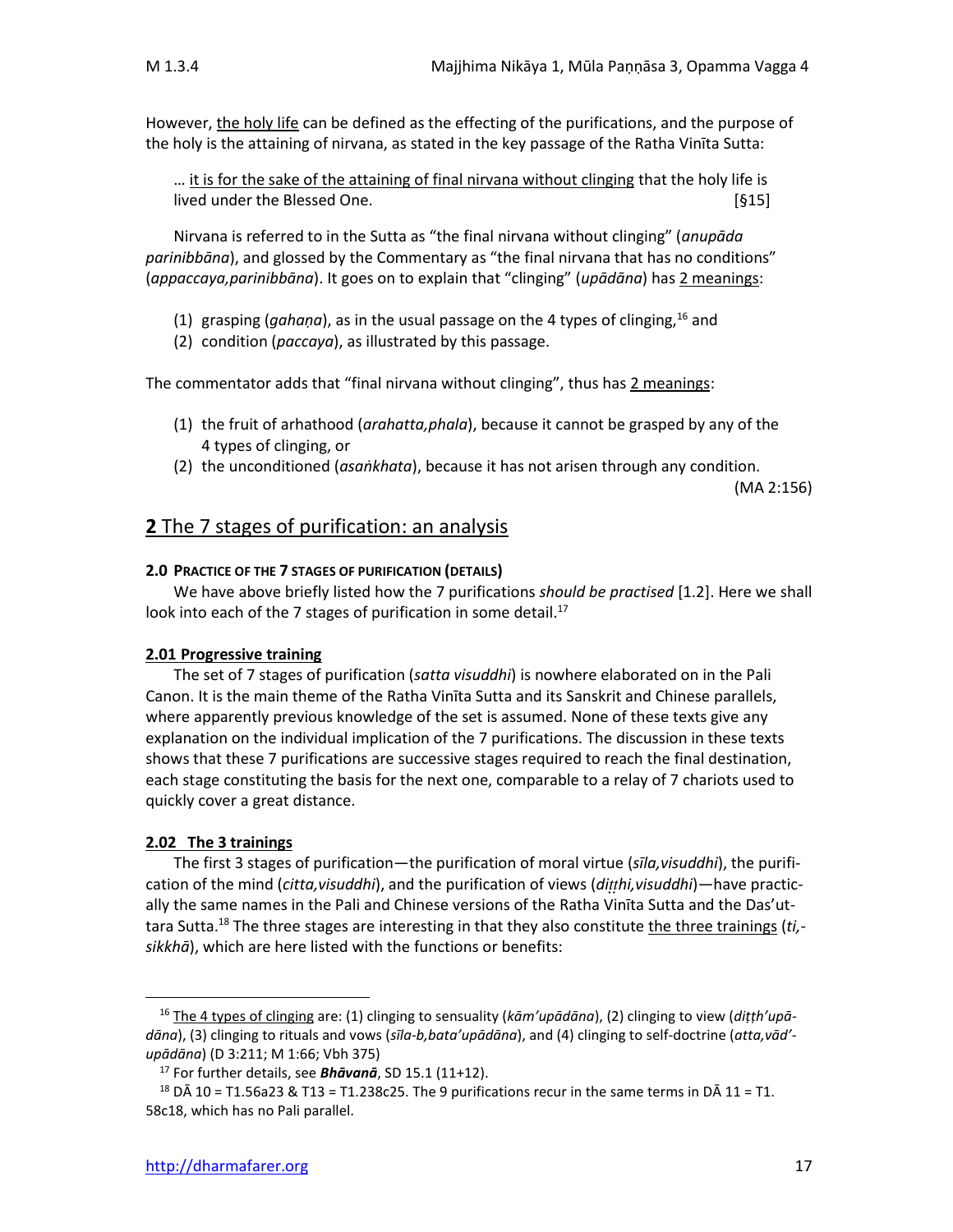The training in moral virtue *sīla sikkhā* restraint in body and speech The training in mental concentration *samādhi sikkhā* mental calm The training in wisdom *paññā sikkhā* overcoming wrong views

**the 3 trainings Pali term function or benefit**

The 3 trainings then are *an abridged model or summary of the disciple's training*. It can be said that the three trainings form the basis for spiritual growth leading to sainthood and nirvana. The brevity of the three training is expeditious, as it is easier for the beginner to understand and remember these 3 trainings, their practice and goal, rather than a longer list, such as the 7 stages of purification or the 9 purifications. In the case of the more advanced practitioners, namely, those with high moral virtue, deep mental concentration, and some level of wisdom, the third training then would be *a synecdoche or short form for the rest of the purification stages*. 19

### **2.1 THE PURIFICATION OF MORAL VIRTUE (***SĪLA,VISUDDHI***)** 20

The 1<sup>st</sup> purification occurs in the Suttas by itself,<sup>21</sup> and with purification of views (*diṭṭhi,vi*suddhi).<sup>22</sup> We do have a discourse where the purification of moral virtue is defined, that is, in **the Sāpūgiya (or Sāmugiya) Sutta** (A 4.194). The Sutta, in fact, features four types of "total purity" (*pārisuddhi*), that is, the purity of morality, of the mind, of views and of freedom. 23

Though the term "total purity" (*pārisuddhi*), used in this discourse differs from the term "purification" (*visuddhi*) as used in the Ratha Vinīta Sutta, the two terms are evidently closely related, even synonymous, since the Das'uttara Sutta's model of nine purifications also employs the term "total purity" (*pārisuddhi*).<sup>24</sup> "Total purity" of moral virtue, according to the Sāmūgiya Sutta, refers to the keeping to the precepts, which effectively is another way of referring to the purification of moral virtue.

### **2.2 THE PURIFICATION OF MIND (***CITTA,VISUDDHI***)**

This 2<sup>nd</sup> purification is called "the total purification of mind" in **the Sāmūgiya Sutta** (A 4.194), is there as the attainment of the four dhyanas.<sup>25</sup> However, in the context of the Ratha Vinita Sutta (M 24), the level of mental purification required may not necessarily comprise all the 4 dhyanas.<sup>26</sup>

Clearly, the mind needs to be *purified* of all mental hindrances<sup>27</sup> to be able to attain the dhyanas,<sup>28</sup> but we need not attain all four dhyanas to be spiritually liberated.<sup>29</sup> However, total

<sup>19</sup> For details on the 3 trainings, see *Sīla samādhi paññā***,** SD 21.6.

 $20$  The rest of this section is heavily based on Analayo 2005.

 $21$  A 4.194/2: 200,12. Purification of moral virtue is mentioned without explanation.

<sup>22</sup> D 33.1.9(28)/3: 214,1, A 2.15/1:195,4 & Ekottara Āgama Skt fragments ed C Trīpaṭhī, *Ekottarāgama-Fragmente der Gilgit Handschrift*, Reinbek 1995: 195. Each of these instances merely lists these terms and thus yields no further information on their implications.

<sup>&</sup>lt;sup>23</sup> A 4.194/2:194-196 (SD 56.6).

<sup>24</sup> D 34/3: 288,16.

<sup>&</sup>lt;sup>25</sup> A 4.194/2:195 (SD 56.6).

<sup>26</sup> **(Āsava-k,khaya) Jhāna S** (A 9.36/4:422,7), SD 33.8 speaks of attaining the destruction of the influxes based on the first dhyana only. Cf **Aṭṭhaka,nāgara S** (M 52/1:350,10) & **Mahā Māluṅkya,putta S** (M 64/- 1:435,29).

<sup>27</sup> The Sutta's standard expression here "the mind is purified" (*cittaṁ parisodheti*), eg **Sāmañña,phala S**  (D 2,68/1:71,21). The 5 mental hindrances (*pañca,nīvaraṇa*) are: (1) sensual lust (*kāma-c,chanda*), (2) ill will (*vyāpāda*), (3) restlessness and remorse (*uddhacca,kukkucca*), (4) sloth and torpor (*thīna,middha*),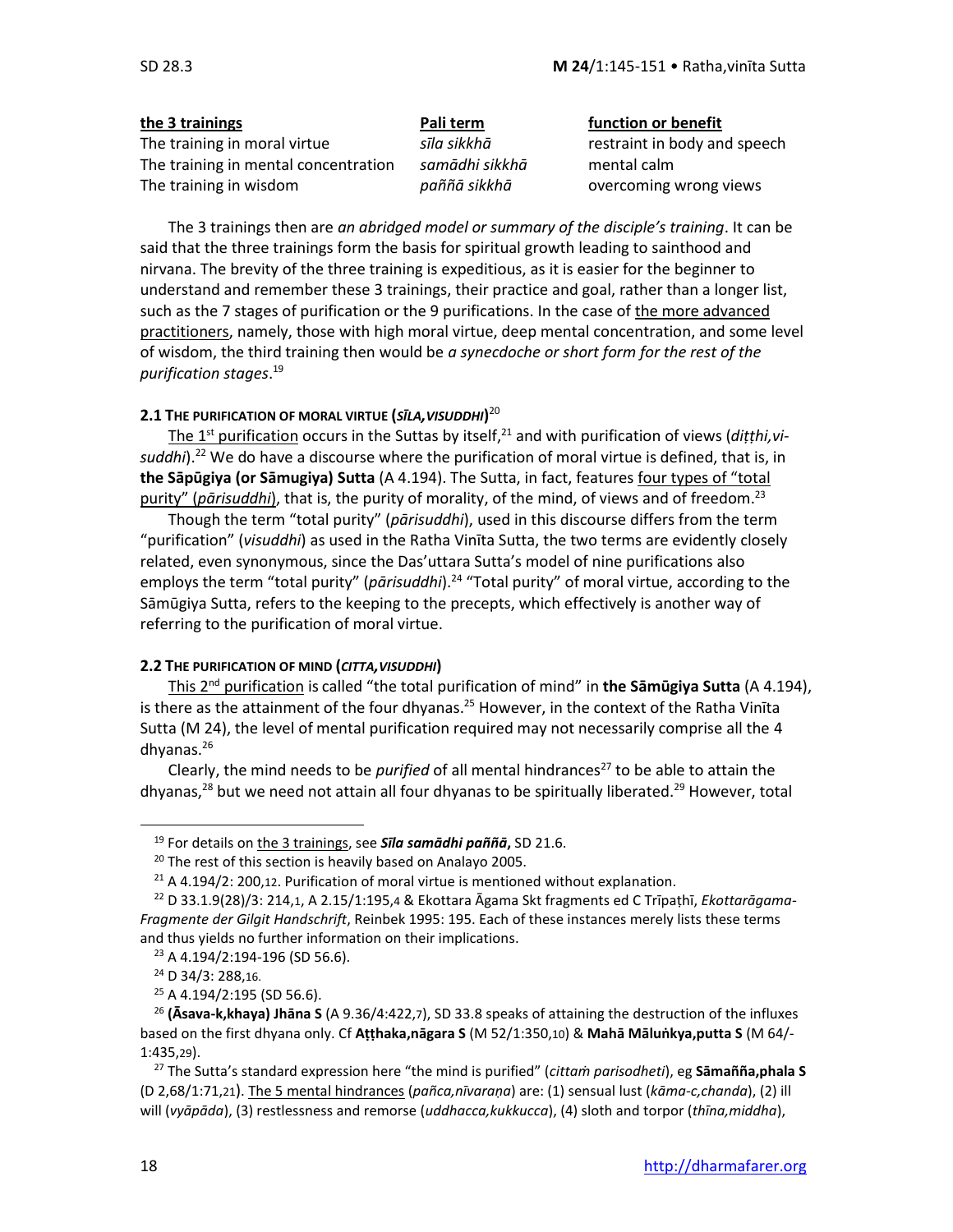mental purification is necessary for the attaining of the dhyanas and for the full development of insight. Such a "purification" (*visuddhi*) of mind can lead up to those levels of "total purity" (*pārisuddhi*), as described in the Sāmūgiya Sutta. Hence, concludes **Analayo**, the relation between the 2 terms, used in the Ratha Vinīta Sutta and the Sāmūgiya Sutta respectively, could be that "purification" represents the process that leads up to "(total) purity." (2009:128)

### **2.3 THE PURIFICATION OF VIEWS (***DIṬṬHI,VISUDDHI***)**

The 3<sup>rd</sup> purification in the Ratha Vinīta Sutta occurs on its own in two other Pāli discourses: **the Saṅgīti Sutta** (D 33) and **the Duka Nipāta** (A 2.15).<sup>30</sup> In both cases, the purification is merely listed without further information. According to the Sāmūgiya Sutta (A 4.194), the similar term "purity of views" (*diṭṭhi,pārisuddhi*) refers to understanding the four noble truths "as they really are."<sup>31</sup>

Several discourses use the same formulation in relation to the attainment of streamwinning, at which point there is penetrative insight into the four noble truths.<sup>32</sup> The most frequent occurrence of this formulation in the discourses leads progressively higher culminating in the destruction of the influxes (*āsava-k,-khaya*), that is, arhathood. 33

The purification of views in the Ratha Vinīta Sutta's model of successive stages of purifications clearly refers *only* to the process that leads up to *the purity of views arising with streamwinning*. This can be deduced from the fact that once purification of views has been accomplished, the next stage, "purification of overcoming doubt," still needs to be attained. In the case of streamwinning, however, all spiritual doubts are overcome, too.

### **2.4 THE PURIFICATION BY OVERCOMING DOUBT (KAṄKHĀ,VITARAṆA,VISUDDHI)**

This expression is found in only one other text, namely, **the (Kaṅkhā) Revata Sutta** (U 5.7), 34 a short but significant discourse on how the monk Revata sits in meditation, "reviewing his own purification by overcoming doubt" (*kaṅkhā,vitaraṇa.visuddhiṁ paccavekkhamāno*). In the Sutta's concluding verse, the doubt (*kaṅkhā*) is said to be about here and beyond, oneself and others, as one meditates. In other words, here *kaṅkhā* is synonymous with *vicikicchā,* both often translated as "doubt." In fact, the Madhyama Āgama version specifies this doubt as *vicikicchā*: 疑 蓋 *yígài* (MĀ 9 = T1.430b29).<sup>35</sup>

<sup>34</sup> U 5.7/60,5 @ SD 32.15.

and (5) doubt (*vicikicchā*): see **Saṅgārava S** (S 46.55 @ SD 3.12). Cf **Mahā Assa,pura S** (M 39.13/1:274); see also **Mahā Satipahāna S** (D 22.13); **Satipahāna S** (M 10.36) on how to deal with the hindrances in one's meditation; **Sāmañña,phala S** (D 2.68/1:71) @ SD 8.10.

<sup>28</sup> See **Dhyana**, SD 8.4.

<sup>29</sup> See **The Layman and dhyana**, SD 8.5.

<sup>30</sup> D 33.1.9.28+29/3:214,1+2 & A 2.15.13+14/1: 95,4+5 respectively.

<sup>31</sup> A 4.194/2:195,27: *idaṁ dukkhan ti yathā,bhūtaṁ pajānāti* ... (etc).

 $32$  To understand each noble truth "as it really is" constitutes a distinctive characteristic of the assembly of noble ones (*ariyā parisā*) according to A 2.5/1:71,31; the same expression represents the wisdom of the trainee (*sekhā paññā*) in A 3.73/1:220,9; and signifies that the stage of a noble one has been reached (*ariya-p,patto*) according to A 4.190/2:184,30. These instances indicate the close relationship of this formulation to the insight gained with streamwinning.

<sup>33</sup> Cf D 2/1:83,35; D 10/1:209,16; M 51/1:348,24; M 60/1:413,9; M 65/1:442,12; etc.

<sup>35</sup> The MĀ version here apparently takes this to be not as the removal of the "fetter" (*saṁyojana*) of doubt, but only a removal of the "hindrance" (*nīvaraṇa*) of doubt. While the former has to do with progress of insight, the latter only relates of meditation progress. See further *Vyāpāda*, SD 32.5.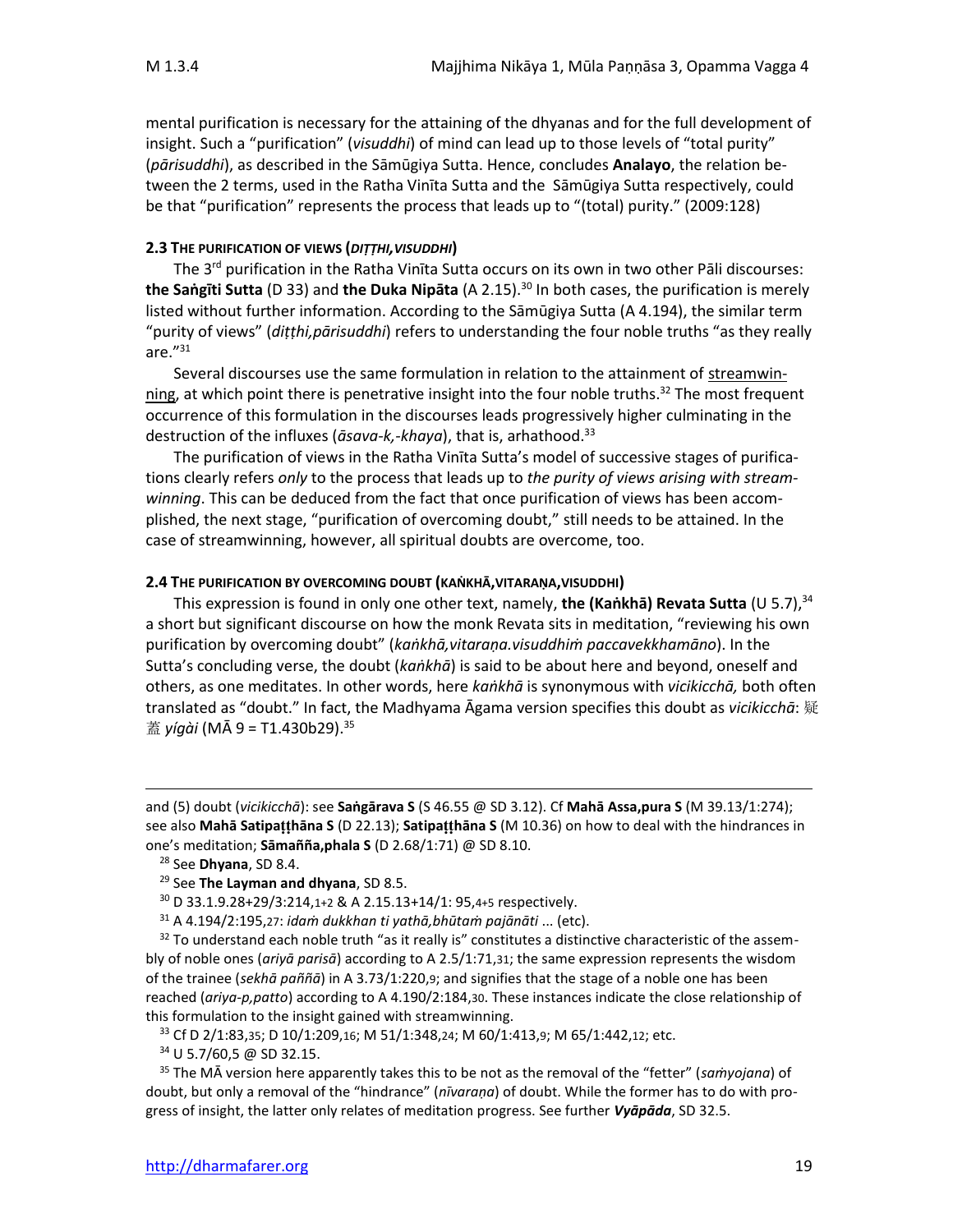The commentary to the (Kaṅkhā) Revata Sutta explains that Revata is reviewing his purification of overcoming doubt achieved through full liberation. The commentary specifies that through the wisdom of the supramundane path, *he has gone beyond any doubt* related to speculations about a self in past, present or future, and regarding the Buddha, the Dharma and the sangha.

This closely relates to the purification by overcoming doubt to the attainment of streamwinning, since to go beyond such speculations and to have firm confidence in the Three Jewels are qualities of a streamwinner, one who through the strength of his or her realization *has completely removed doubt*. 36

Having said that, we should further note a significant difference between *vicikicchā* and *kaṅkhā.* Although both can be rendered as "doubt," the former has a more restricted (almost technical) sense, used usually in the context of meditation, and the latter is more broad sense of spiritual progress as a whole. In simple terms, if we have *vicikicchā*, we would not attain samadhi or dhyana; if we have *kaṅkhā*, we would not be able to attain streamwinning.

In other words, though the removal of doubt forms part of the standard descriptions of streamwinning, <sup>37</sup> the purification of the mind by overcoming such doubts also occurs in the standard description of overcoming the 5 hindrances prior to the development of deeper stages of concentration, a context not directly related to streamwinning.<sup>38</sup>

As such, "the purification of overcoming doubt (*kaṅkhā*)" need not necessarily be taken in a supramundane sense. It would be problematic if we were to do so: for, with the attainment of streamwinning, not only the fetter of doubt is eradicated, but also the fetter of self-identity view, so that one's view is also purified. The discourses clearly show that these two fetters are eradicated simultaneously at the moment of **streamwinning** itself.<sup>39</sup>

The three versions of the Ratha Vinīta Sutta [2.01], however, present purification of views and purification of overcoming doubt as two separate and successive stages, which would be meaningless if the two were to occur simultaneously. As such, **Analayo** points out, neither of these two stages of purification can be identified with stream-entry.

Alternatively, then, "purification of overcoming doubt" would seem to be concerned with the hindrance of doubt, as indicated by the Madhyama Āgama version. Yet this interpretation is also not satisfactory, since the 5 hindrances should have already been temporarily overcome with the preceding purification of the mind. Hence, concludes Analayo, the fourth stage of purification does not seem to fit too well into either of these two schemes. (2009: 130)

I think this is merely a "technical" problem. It is useful to remember that the early Buddhist teachings rarely make use of technical terms: the terminology is, as a rule, *contextual*. The sense of the word or expression must be teased out from its context. In other words, although *vicikicchā* and *kaṅkhā* have their special senses, they may be used interchangeably, and their sense must be understood contextually.

<sup>36</sup> The expression *kaṅkhā pahīnā* occurs in the first section of **Diṭṭhi Saṁyutta** (S 24.1-18/3:203-216) as a quality of a streamwinner. Similarly, **Sabb'āsava S** (M 2) relates going beyond speculations in regard to a self in the past, the present and the future to overcoming the 3 fetters, viz streamwinning (M 2/1:9,21). Furthermore, wise faith in the 3 jewels as a special quality of a streamwinner is a recurring theme in **Sotâpatti Saṁy**: see eg S 55.2/5:343,27.

<sup>37</sup> *Tiṇṇa,vicikiccha*, eg D 3/1:110,15.

<sup>38</sup> *Tiṇṇa,vicikiccha*, eg D 2/1:71,29.

<sup>39</sup> A 3.92/1:242,19 & Sn 231.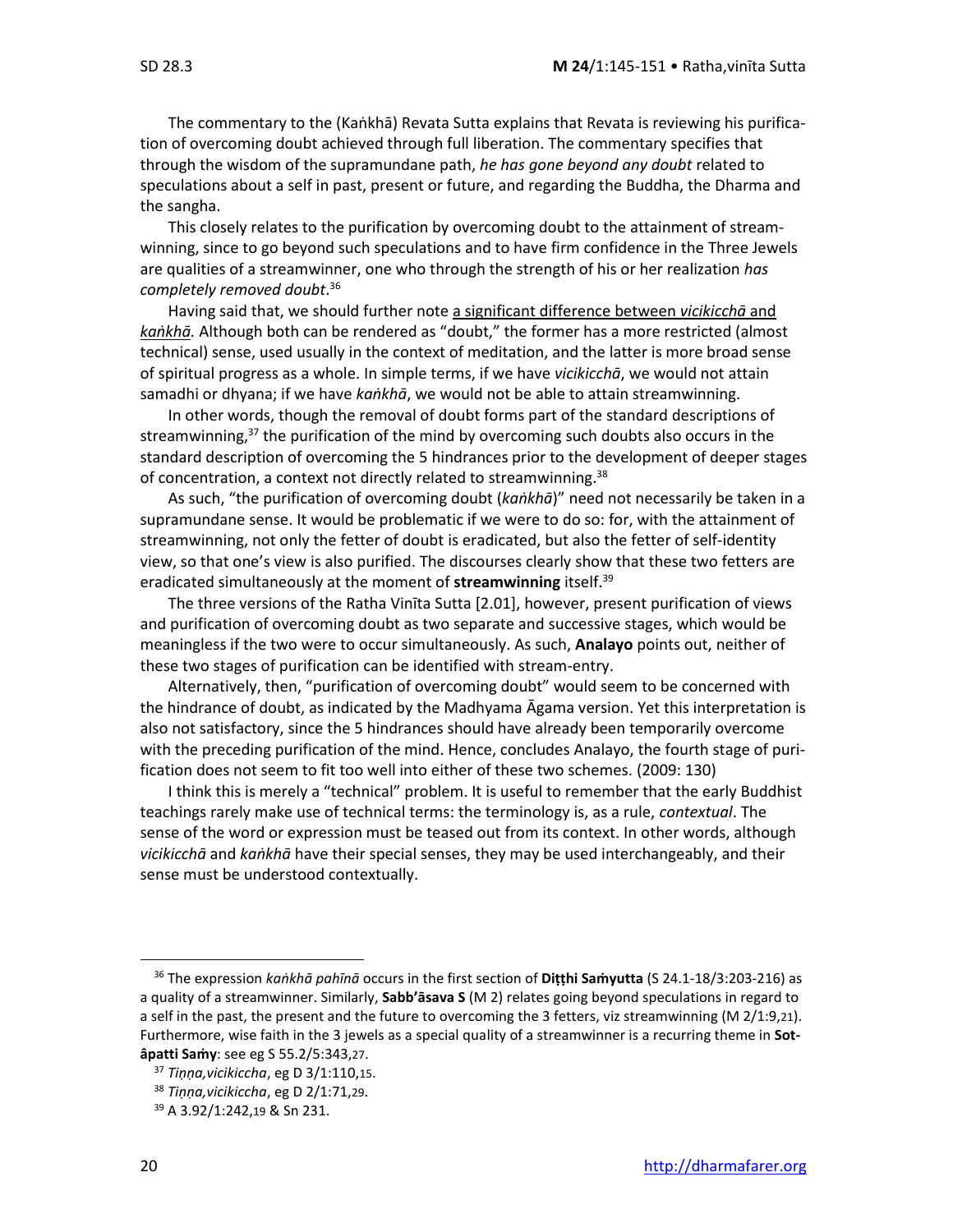### **2.5 THE PURIFICATION BY KNOWLEDGE AND VISION OF THE PATH AND THE NOT-PATH (***MAGGÂMAGGA,ÑĀṆA,- DASSANA,VISUDDHI***)**

While the Madhyama Āgama version and Sanskrit fragments of the Daśottara Sūtra agree with the Pāli versions,<sup>40</sup> the Dīrgha Āgama version speaks at this point of purification of "discrimination,"<sup>41</sup> while the Ekottara Āgama version has purification of "the path of practice."<sup>42</sup> The last two, if taken together, indicate that this purification should have something to do with clear discrimination of what is the proper path of practice.

The expression "path and not-path" also occurs in **the Tevijja Sutta** (D 13) in a discussion between two young brahmins about the capability of their respective teachers to teach the right path to companionship with Brahma.<sup>43</sup> This passage corroborates that the expression "path and not-path" refers to the right type of path as against the wrong one.

Knowledge and capability in this crucial distinction occurs in several Pāli discourses.<sup>44</sup> Only one of these instances, **the Kāḷī Sutta** (A 10.26), has the expression found in the stage of purification discussed here.<sup>45</sup> In this discourse, the Buddha's "knowledge and vision of path and notpath" constitutes an aspect of his penetrative insight into the nature of deep levels of concentration attained through kasiṇa meditation. These passages support the impression, gained from the Dīrgha Āgama and Ekottara Āgama versions, that this stage of purification requires a clear discrimination of what is the proper path of practice.<sup>46</sup>

#### **2.6 THE PURIFICATION BY KNOWLEDGE AND VISION OF THE WAY (***PĀṬIPADĀ,ÑĀṆA,DASSANA,VISUDDHI***)**

The term *paṭipadā* here is a near-synonym of *magga*, both referring to "path" or "way," though the term *paṭipadā* usually refers to the practice itself. As such, *paṭipadā* often occurs in relation to the fourth noble truth as the way of practice leading to the eradication of *dukkha*, which is moreover the middle "path." <sup>47</sup> This sense of *paṭipadā* as practice is clearly seen in **the Mahā Sakul'udāyi Sutta** (M 77), which lists a broad range of meditation practices under the heading *paṭipadā*. 48

The Chinese versions of this purification more or less agree with the Pali.<sup>49</sup> Of particular interest from a comparative perspective regarding this stage of purification is the Ekottara

<sup>40</sup> MĀ 9 = T1.430c1 has 道非道知見 *dàofēidàozhījiàn*, the same as the Pāli version. T13 has "path-path" (T1.238c27: 道道 *dàodào*), which could be a textual corruption of "path and not-path," in which case T13 would also be similar to the Pāli version. The Skt fragment of the Daśottara Sūtra reads *mārgamā[ r]g(a)*, which Schlingloff 1962: 11 n 1 corrects to *mārgâmārg(a)*, a "mistake" corresponding to that made in T13.

<sup>41</sup> DĀ 10 = T1.56a24: 分別 *fēnbié*.

<sup>42</sup> EĀ 39.10 = T2.734b26: 行跡 *xíngjì*.

<sup>43</sup> D 13/1:236,28.

 $44$  In S 8.6/1:190,14 (= Tha 1231) as a quality of Sāriputta; in A 4.35/2:37,19 & in A 10.26/5:47,7 as a quality of the Buddha; and at Sn 627 (= Dh 403) as a quality of a true brahmin.

<sup>45</sup> A 10.26/5:47,7.

<sup>46</sup> Analayo 2005: 130 f.

<sup>47</sup> *Dukkha,nirodha,gāminī paṭipadā*, eg in D 2/1:84,3, ie, the "middle way" (*majjhimā paṭipadā*), eg M 3/1:15,26.

<sup>48</sup> M 77/2:11-22.

<sup>49</sup> DĀ 10 = T1.56a25 speaks simply of the "path" 道 *dào*, while MĀ 9 = T1. 430c1 has 道跡知見 *dàojìzhījiàn*, lit "knowledge and vision of the way and path," an expression is quite close to the Pāli version. T 13 = T1. 1238c27 has merely 慧見 *huìjiàn*, "wisdom and vision." The Skt fragment version of this purification reads *pr(a)[t](ipa)[d]* (Schlingloff 1962: 11) and thus appears to correspond to the Pāli version.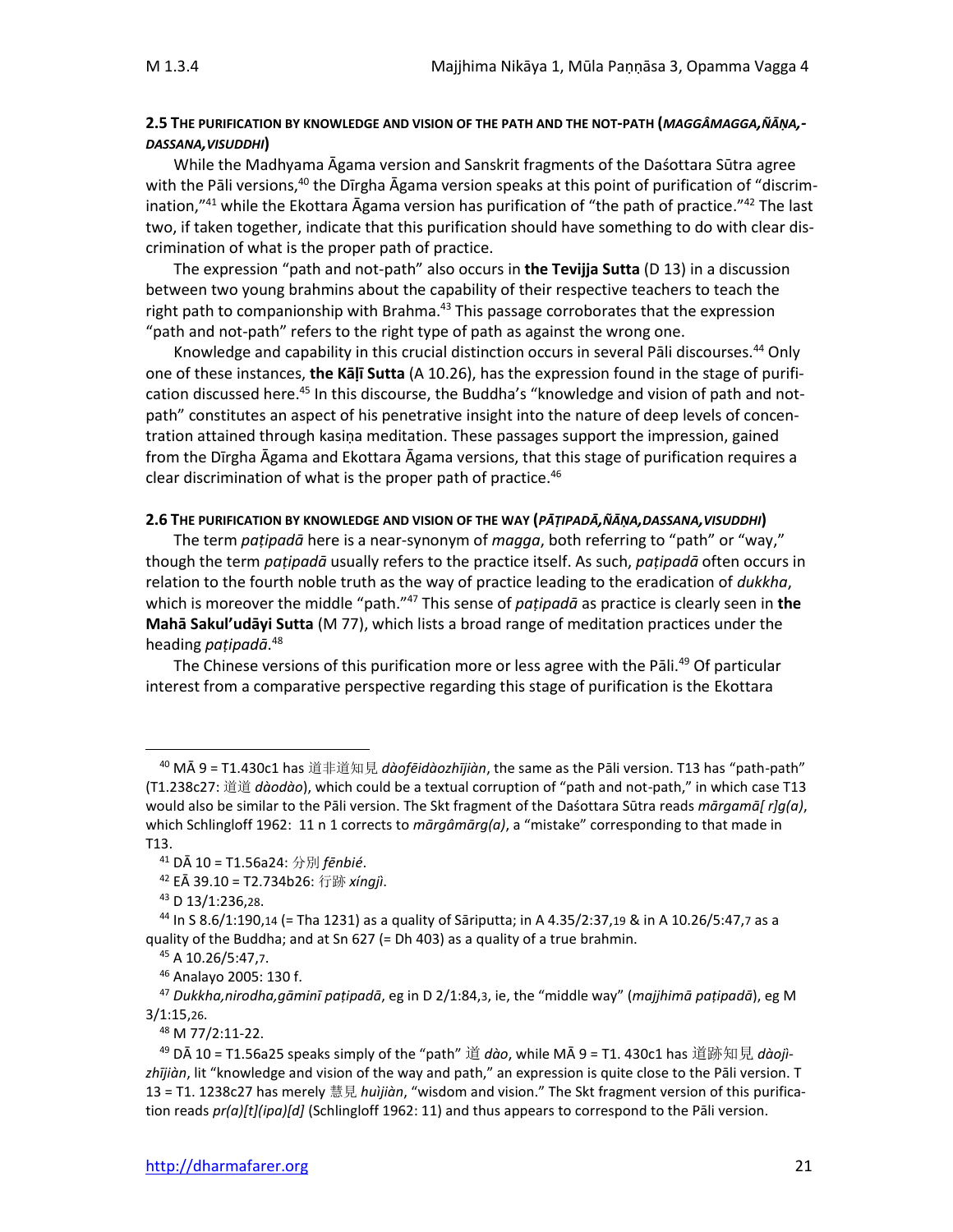Āgama discourse, which speaks of "development of knowledge in the middle of the path." <sup>50</sup> This confirms that this stage of purification has to do with being in the midst of the practical undertaking of the path. $51$ 

#### **2.7 THE PURIFICATION BY KNOWLEDGE AND VISION (***ÑĀṆA,DASSANA,VISUDDHI***)**

While the Ekottara Āgama version agrees with the Pāli, the Dīrgha Āgama version speaks of "discarding," the Madhyama Āgama version, of "knowledge of the way and path of eradication", and the individual Chinese translation of **the Das'uttara Sutta** (D 45), of "vision and wisdom eradicating craving.<sup>"52</sup> These three Chinese versions of the seventh stage of purification thus make it clear that, from their perspective, *eradication or discarding* is a central theme of this stage. Such eradicating or discarding could be intended in a supramundane sense, or else it could refer to eradicating and discarding wrong notions through knowing and seeing in accordance with reality.

The Pāli expression "knowledge and vision" features prominently in the Buddha's insight into the 4 noble truths, as recorded in **the Dhamma,cakka Pavattana Sutta** (S 56.11). <sup>53</sup> Similarly, the stock passages on full awakening speak of "knowing" and "seeing" as leading up to the destruction of the influx.<sup>54</sup> The same expression, however, can also connote lesser realizations; for example, it may refer to insight into the distinction between the physical body and consciousness, to knowing the mind of others, to knowing the past and the future, or to internal perception of brightness. 55

That knowledge and vision need not be identical with realization is further evident in a passage in **the Saṅgīti Sutta** (D 33), which differentiates between a type of concentration that leads to knowledge and vision, and one that leads to realization. While the former is to practise the perception of light (*āloka,saññā*),<sup>56</sup> the latter requires meditative insight into the arising and passing away of the 5 aggregates.<sup>57</sup>

All this indicates that the expression "knowledge and vision" can refer a variety of realizations, and do not necessarily imply the attainment of nirvana. In fact, **the Mahā Sārôpama Sutta** (M 29) and **the Cūḷa Sārôpama Sutta** (M 30) attest that "knowledge and vision" can refer only to a stage leading up to, but not yet identical with, realization.<sup>58</sup> These two discourses are especially relevant here, since they are concerned with the same central issue as that of the Ratha Vinīta Sutta, *the goal of living the holy life*. The Mahā Sārôpama and Cūḷa Sārôpama Suttas agree with the Ratha Vinīta Sutta that neither pure moral virtue, nor deep concentration, nor the attainment of "knowledge and vision" should be mistaken for the final goal.<sup>59</sup>

<sup>50</sup> EĀ 39.10 = T2.734b28: 於道之中智修 *yúdàozhīzhōngzhìxiū*.

<sup>51</sup> Analayo 2005: 131.

<sup>52</sup> DĀ 10 = T1.56a25: 除 *chú*; MĀ 9 at T I 430c1: 道跡斷智 *dàojìduànzhì*; T 13 at T I 238c28: 見慧愛斷 *jiànhuì'aìduàn*.

<sup>53</sup> According to S 56.11/5:423,6, the Buddha only claimed to be fully awakened when his knowledgeand-vision (*ñāṇa,dassana*) regarding all aspects of the 4 noble truths is thoroughly purified (*suvisuddha*).

<sup>54</sup> Eg **Sāmañña,phala S** (D 2/1:84,8): *evaṁ jānato evaṁ passato kām'āsavā pi cittaṁ vimuccati* ... (etc).

<sup>55</sup> *Ñāṇa*,*dassana* refers to the insight into the distinction between the physical body and consciousness in **Sāmañña,phala S** (D 2/1:76,31); to knowing the minds of others in **Jana,vasabha S** (D 18/2: 216,14); to knowing past and future in **Pāsādika S** (D 29/3:134,3+5); and to the internal perception of brightness (*obhāsa*) in **Gayā S** (A 8.64/4:302,12).

<sup>56</sup> D 33,1.11(5)(b)/3:223,2; the same recurs in **Samādhi,bhāvanā S** (A 4.41/2:45,7).

<sup>57</sup> D 33,1.11(5)(d)/3:223,17; the same recurs in **Samādhi,bhāvanā S** (A 4.41/2:45,22).

<sup>58</sup> M 29/1:196,1 & M 30/1:202,21.

<sup>59</sup> Analayo 2005: 132.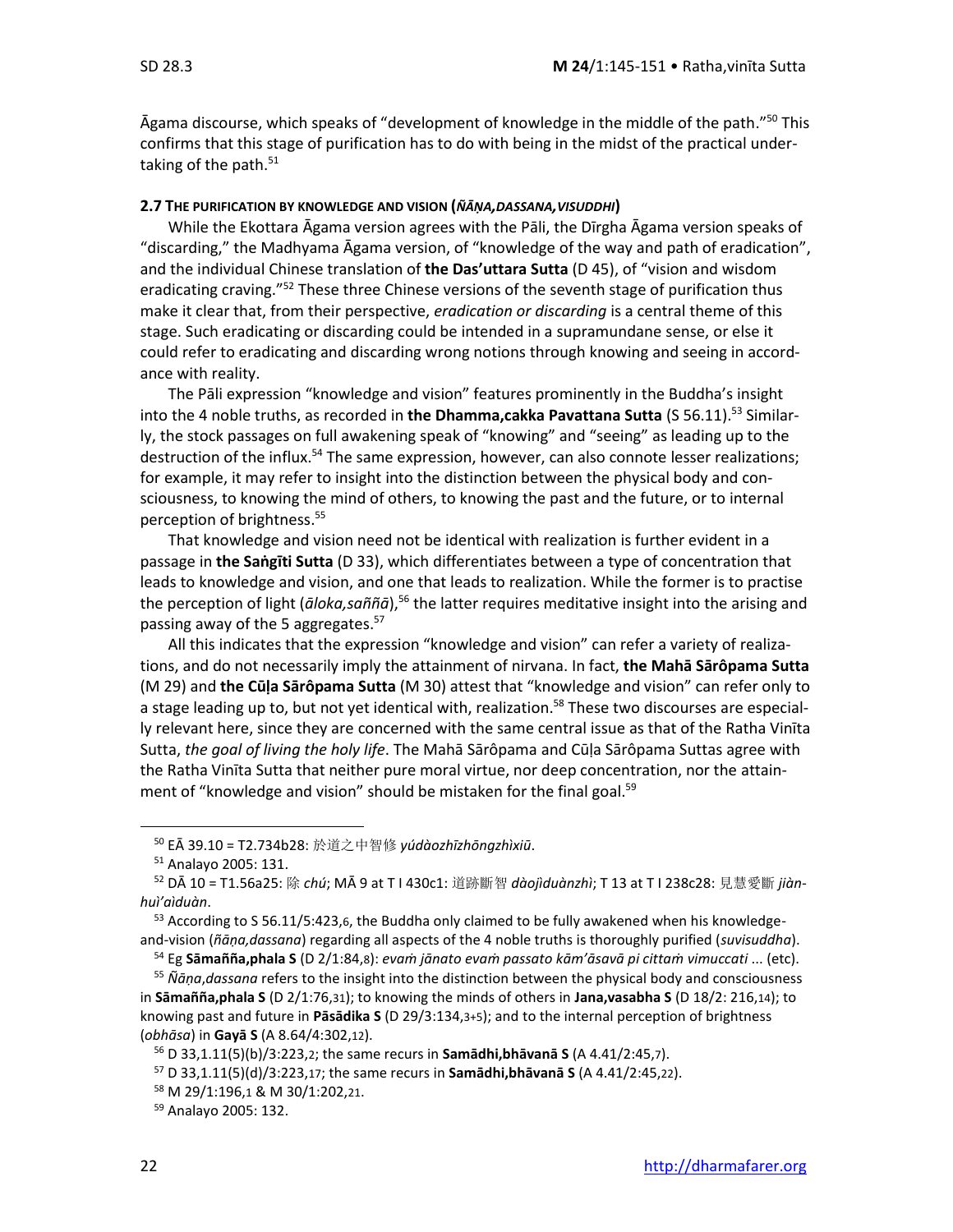### **2.8 THE 9 PURIFICATIONS**

The point that needs to be kept in mind concerning knowledge and vision as a stage of purification is that the model of *the 7 purifications* forms part of the model of *the 9 purifications* found in the Pāli, Chinese and Sanskrit versions of **the Das'uttara Sutta**. This 9-stage model could well be in the background of the questions posed by Sāriputta in the 3 versions of the Ratha Vinīta Sutta. The whole purpose of this is the narrator's desire to draw out Puṇṇa's wisdom by his presenting the stages of purification that still fall short of the final goal.

The remainder of the discussion between Sāriputta and Puṇṇa is quite clear that for both of them, this model of 7 purifications is *incomplete* as the process of purification. According to *the chariot simile* found in all three versions, just as when mounting the seventh chariot the destination is still to be reached, so too with the seventh stage of purification the final goal is still to be attained. According to Puṇṇa's explicit statement in the Pāli and Chinese versions of the Ratha Vinīta Sutta, the seventh stage of purification is *still affected by clinging* (*sa,upādāna*) and thus cannot be considered the final goal.<sup>60</sup> If this is taken into account, an interpretation of this seventh stage as including the attainment of all four levels of awakening, such as advanced by the Visuddhi,magga, is curious.<sup>61</sup> At best, it would include only the *trainee levels*, that is, all the levels of sainthood except the arhathood.

If full liberation were already accomplished with the seventh stage of purification, we would wonder what the significance of the eighth and the ninth stages of purification could be. The Pāli and the Dīrgha Āgama versions of the Das'uttara Sutta, however, speak of purification of "freedom" only with the ninth stage, indicating that only at this stage the highest goal is reached.<sup>62</sup> The similar expression, "purity of freedom" (*vimutti,pārisuddhi*), in **the Sāmugiya Sutta** [2.1] also refers to full realization.<sup>63</sup>

### **2.9 ANALAYO'S EXPLANATIONS**

### **2.9.1 Why Puṇṇa does not recognize Sāriputta**

Looking back on the information collected so far regarding these 7 stages of purification, it is a little puzzling that Sāriputta and Puṇṇa both appear to have been quite familiar with a model of stages of purification that recurs only once in the Pāli discourses. Tthe Madhyama Āgama version may hold a key to this puzzle. However, to explore this, we must return to the starting of the discussion between Sāriputta and Puṇṇa Mantāni,putta.

According to the 3 versions of the Ratha Vinīta Sutta, this discussion between the 2 monks is actually *their first meeting*, at which Sāriputta does not reveal his identity, in order to elicit a detailed explanation of the Dharma from Puṇṇa. As Puṇṇa explicitly states at the conclusion of their exchange, if he had known from the outset the true identity of his interlocutor, he would *not* have answered in such detail. According to the Madhyama Āgama version, he would not have been able to say even a single sentence!<sup>64</sup> Hence, for Sāriputta to conceal his identity is indeed necessary in order to elicit such a detailed exposition from Puṇṇa.

 $^{60}$  M 24/1:148,30; MÅ 9 = T1.430c24 & EÅ 39.10 = T2.735a8.

<sup>61</sup> *Sotāpatti,maggo sākadāgāmi,maggo anāgāmi,maggo arahatta,maggo* '*ti imesu pana catusu maggesu ñāṇaṁ ñāṇa,dassana,visuddhi nāma* (Vism 22.2/672,6).

<sup>62</sup> The 9th purification in the version at DĀ 10 = T1.56a25 reads 解脫 *jiětuō*, corresponding to the Pāli version's *vimutti* in D 34/3:288,23.

<sup>63</sup> A 4.194/2:195,35.

<sup>64</sup> MĀ 9 = T1.431c1: 不能答一句 *bù néng dá yí jù*. A similar statement can be reconstructed from a Skt fragment of this discourse, published in *Sanskrithandschriften aus den Turfanfunden*, E Waldschmidt (ed), Wiesbaden: Steiner, 1968, 2:16.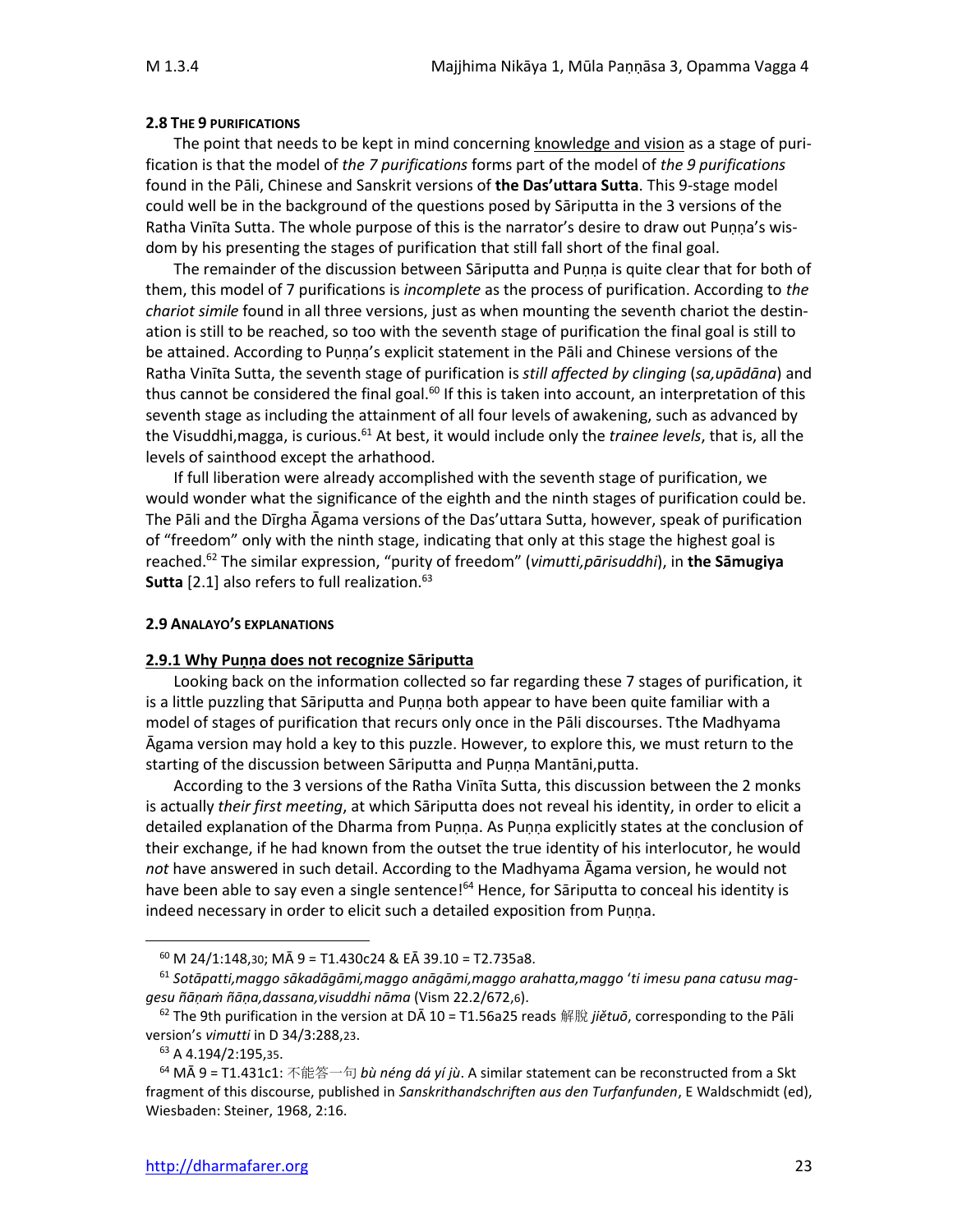In the Pāli account, the first question asked by Sāriputta is *if Puṇṇa is living the holy life under the Blessed One*. This question seems a little strange, since for a Buddhist monk there would seem to be little reason to ask another Buddhist monk if he is living the holy life under the Buddha. <sup>65</sup> The Madhyama Āgama version has the same question, with the curious difference that according to its presentation Sāriputta speaks consistently of living the holy life under the "recluse Gotama."<sup>66</sup> Only at the end of the Madhyama Agama discourse, when asking for Puṇṇa's name and just before revealing his true identity, does Sāriputta change expression and use the more appropriate *Tathāgata* to refer to the Buddha. 67

In other discourses in the Pāli Nikāyas and Chinese Āgamas, only those who do *not* belong to the Buddhist monastic or lay community use the expression "recluse Gotama" to refer to the Buddha. In view of this, it seems strange that Sāriputta, as a Buddhist monk, should use such an expression. Sanskrit fragments of a version of the Ratha Vinīta Sutta appear however to support the Madhyama Āgama version, since they have preserved part of a question after the purpose of purification which uses the same expression "recluse."<sup>68</sup> Hence, before dismissing this for Sāriputta's improbable way of referring to the Buddha as a textual error, we need to take a closer look at the situation behind this question.

In order to explore the historical background behind the posing of this question, **Analayo** begins by noting that the proper way of sewing up and dying robes appears to have been decided only at a later stage of the growth of the monastic order.<sup>69</sup> In view of this, during the early historical stages of the monastic community, its members were possibly not easily distinguishable by their outer appearance as Buddhist monks, as they may have just dressed in the manner of other recluses and wanderers roaming the Ganges valley. This suggestion finds support in the Tibetan **Mūlasarvāstivāda Vinaya**, which reports that the rajah Pasenadi, on several occasions, mistakes outside wanderers for Buddhist monks, on account of the similarity of the type of dress used by both Buddhist monks and other wanderers and recluses.<sup>70</sup>

Both Puṇṇa and Sāriputta are ordained very early in the Buddha's ministry, that is, soon after the Buddha's awakening, so that their meeting recounted in the Ratha Vinīta Sutta could have taken place early in the ministry.<sup>71</sup> Thus, it is quite possible that when they meet, Sāriputta is not immediately recognizable as a Buddhist monk. If Sāriputta were not recognizable as such, and if he wants to avoid being asked his name, which Puṇṇa might have done if he knows his visitor to be a Buddhist monk like himself, we would expect Sāriputta to act in such a way as

<sup>&</sup>lt;sup>65</sup> Comy explains that Sāriputta asks this question to start off a conversation (MA 2:155). This gloss shows that the commentator was also at a loss as for an explanation.

<sup>66</sup> MĀ 9 = T1.430b26: 沙門瞿曇 *shā mén qū tán*, which in Pāli is "*samaṇa gotama*."

<sup>67</sup> MĀ 9 = T1.431b15: 如來 *rú lái.*

<sup>68</sup> *[Ś]uddhyartham [śra]maṇe:* Cat no 1329 B1 in Sanskrithandschriften aus den Turfanfunden, H Bechert (ed), Wiesbaden: Steiner, 1989, 6:84.

 $69$  V 1: 286 recounts the Buddha allowing which colours to be used to dye robes, and V 1: 287 recounts his requesting Ānanda to design a robe pattern and he patterns it after paddy-fields of Magadha. As Ānanda becomes the Buddha's personal attendant only 20 years after the Buddha's awakening (Tha 1041), it is probable that the rules concerning the colour and cut of robes do not belong to the earliest stage in the history of the Buddhist monastic order. (Analayo 2005: 138 n53)

<sup>70</sup> Rockhill, *Life of the Buddha*, London, 1907: 50.

 $71$  On Punna's early ordination, see DPPN, sv Punna-Mantāniputta Thera (2:222); on Sāriputta's ordination, see V 1:43.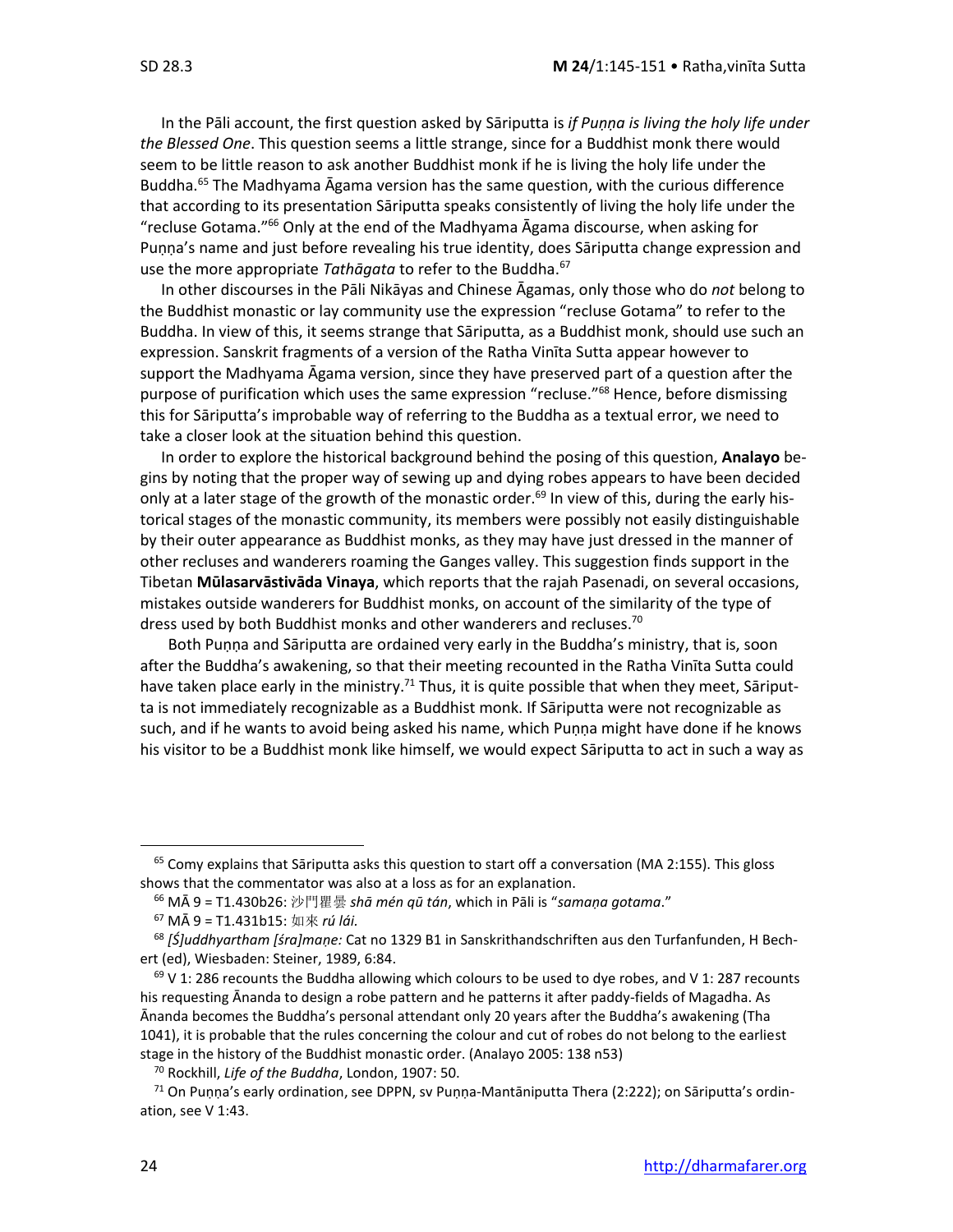not to be recognized as the Buddha's follower. Most renunciants of those days dress very much in the same way. $72$ 

Hence, Sāriputta would appear to Puṇṇa just like any outside wanderer, who visits to find out more about the Buddha's teaching. In such a situation, it would only be natural for Sāriputta to use the expression "recluse Gotama," since if he were to use the expression "Blessed One" or "Tathāgata," he would have prematurely given himself away as the Buddha's follower.

#### **2.9.2 An imported model**

If this much is granted, an intriguing perspective emerges concerning the 7 stages of purification. With Sāriputta acting in such a way that Puṇṇa is not able to recognize him as a Buddhist monk, one would also expect the type of terminology used by him not to be specifically Buddhist terminology, but rather to be such terms and expressions as are in common use among recluses and wanderers in ancient India. In order to continue acting as if he were an interested outsider, he would have to word his questions in a way that does not compromise the role he has assumed.

From this it would follow that the 7 purifications could have been a list of purifications commonly discussed and aspired to among the various contemplative and philosophical traditions in ancient India. That is, these 7 stages of purification are (at least at that time) not necessarily a specific Buddhist teaching, but only types or stages of purification aspired to and under discussion in general among recluses and wanderers.

This would explain why Puṇṇa, without any hesitation, knew what is being spoken about. It would also explain why relatively little material can be found concerning these stages of purification in other discourses. *The rarity of the stages of purification model* would be understandable if they are not an original Buddhist model, and therefore does not merit as much attention as other teaching models of the Buddha.

Granted this, what is *Buddhist* about this model of purifications would then be mainly *the perspective* taken in regard to them. Understood in this way, the central message of the Ratha Vinīta Sutta is not a presentation of the 7 individual purifications as such, but to highlight that, while all of them are *means* to reach the goal, none of them, each by themselves, constitutes the type of purification that is the goal of the holy life, namely, complete nirvana without clinging. $^{73}$ 

### **3** The 7 purities and the 9 striving factors

**3.1 The 7 stages of purification** (*satta,visuddhi*) are listed in **the Das'uttara Sutta** (D 34) and its two Chinese parallels,<sup>74</sup> with 2 additional factors—*purification by wisdom* and *purification by freedom*—but without any further comment. Unlike in the 7 "purifications" (*visuddhi*) of the Ratha Vinīta Sutta, each of the nine factors is called "a factor of striving for total purity" (*pāri-*

<sup>72</sup> On at least 2 occasions, the Buddha himself is not recognized: (1) **Dhātu Vibhaṅga S** (M 140) recounts how Pukkusāti, having gone forth out of faith in the Buddha, address him as *āvuso* during the 1st meeting (M 140.5-6/3:238 f); also found in MĀ 162 = T1.690; (2) **(Anuruddha) Upakkilesa S** (M 128) recounts how the keeper of park where Anuruddha, Nandiya and Kimbila are residing, does not recognize the Buddha and stops him from entering the park (M 128,8/3:155); also found in MĀ 72 = T1.532, EĀ 24.8 = T2.125.- 629b6-7, T152.10 = T3.5, T161 = T3.386, T1428.28 = T22.879.

<sup>73</sup> Analayo 2005:133-135.

<sup>74</sup> See [2.2] n on Das'uttara S..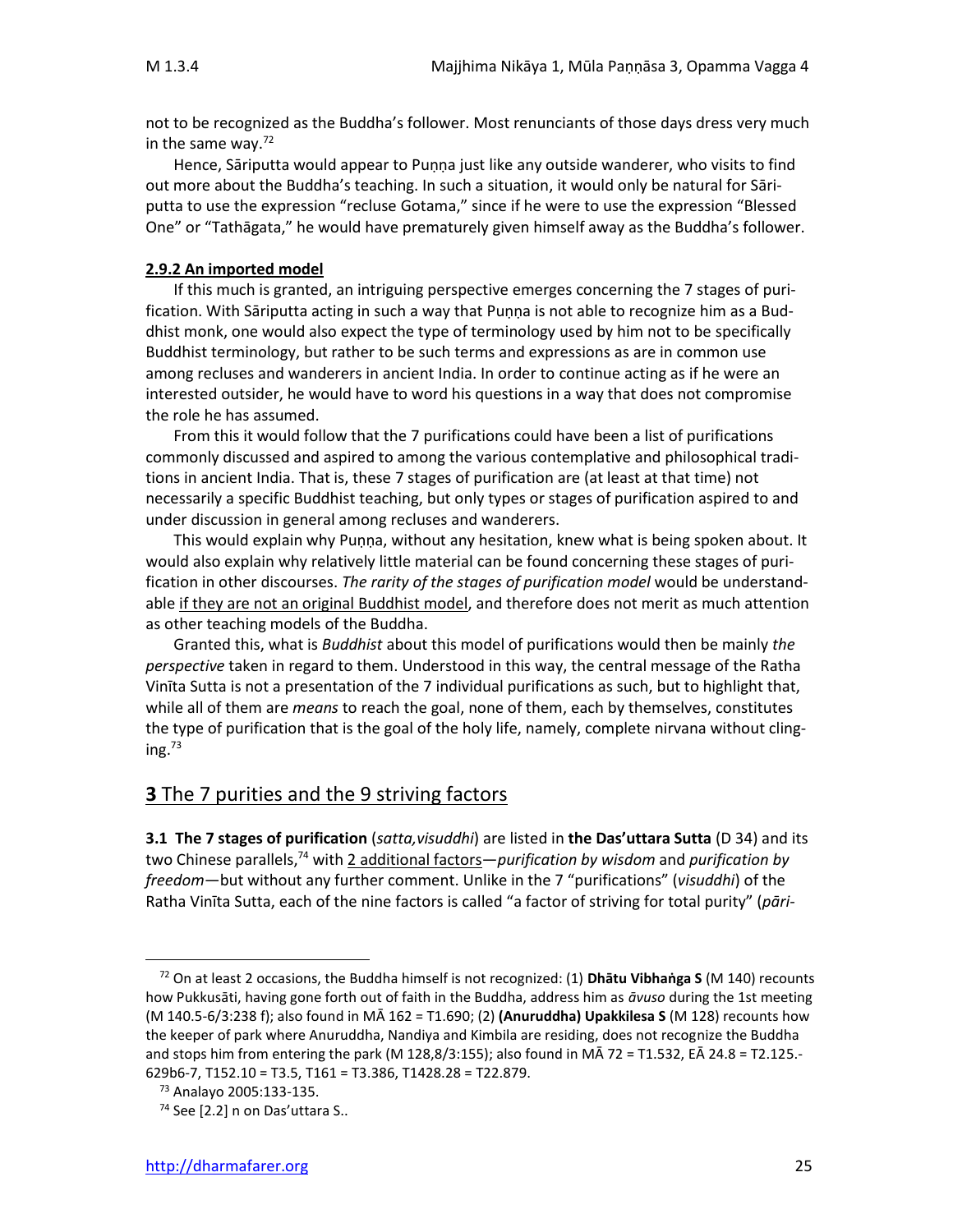*suddhi padhāniy'aṅgāni*), and which are "the 9 states to be cultivated" (*nava dhammā bhāvetabba*), that is, namely:

| (1) the purification of moral virtue,         | sīla, visuddhi                    |                       |
|-----------------------------------------------|-----------------------------------|-----------------------|
| (2) the purification of the mind,             | citta, visuddhi                   |                       |
| (3) the purification of views,                | ditthi, visuddhi                  |                       |
| (4) the purification by overcoming doubt,     | kankhā, vitaraņa, visuddhi        | (U 5.7/60, 5)         |
| (5) the purification by knowledge and vision  |                                   |                       |
| of the path and the not-path,                 | maggâmagga,ñāṇa,dassana,visuddhi  |                       |
| (6) the purification by knowledge and         |                                   |                       |
| vision of the way,                            | patipadā, ñāņa, dassana, visuddhi |                       |
| (7) the purification of knowledge and vision, | ñāna, dassana, visuddhi           | $(M 24/1:145-151)$    |
| (8) the purification of wisdom, and           | paññā, visuddhi                   |                       |
| (9) the purification of freedom.              | vimutti, visuddhi                 | (D 34, 2.2(2)/3: 288) |

It is interesting that although the 7 stages of purification are listed in the Das'uttara Sutta, the set appears only once in the whole Pali Canon, that is, in the Ratha Vinīta Sutta (M 24). We likewise find no explanation for them in the Chinese parallel to the Das'uttara Sutta (D 34), that is, the Discourse on the Ten Upwards ([十上經](http://usa.mdbg.net/chindict/chindict.php?cdqchi=%E4%B8%8A) *shíshàng jīng*) in the Dīrgha-āgama.<sup>75</sup> Relevant sections of this discourse have been preserved in the Daśottara Sūtra, found in the Sanskrit fragments discovered in Central Asia.<sup>76</sup>

**3.2 Bodhi** notes that "it is curious that they are not analysed as a set anywhere in the Nikāyas; and this becomes even more puzzling when both these great disciples [Sāriputta and Puṇṇa Mantāni, putta] seem to recognize them as a fixed group of doctrinal categories." (M:ÑB 1214 n287). **Analayo** gives this explanation:

The reference in the Path to Liberation [Vimutti,magga] to the first four purifications could easily have been the starting point for a revision undertaken by Buddhaghosa, during which he may have decided to complete the scheme of purifications. Yet, it is rather puzzling that Buddhaghosa should employ only the 7 stages of purification in order to delineate the progress to insight. As a result of having recourse to the sevenfold scheme, instead of availing himself of the complete scheme of nine purifications, Buddhaghosa treats awakening under the heading of "purification by knowledge and vision." (Analayo 2009: 9)

**3.3 Analayo** adds that in the Suttas, the expression "knowledge and vision" does not necessarily simply means the attainment of final liberation (id), and refers to **the Saṅgīti Sutta,** which lists 4 kinds of "cultivation of concentration" (*samādhi bhāvanā*), that is, 4 types of concentration and their benefits, thus:

<sup>&</sup>lt;sup>75</sup> D $\bar{A}$  10 = T1.1.56a23; also at D $\bar{A}$  11 = T 1.1.58c18 which has no Pali parallel.

<sup>76</sup> In D Schlingloff 1962: 18*.* Cf J W de Jong, "The Daśottarasūtra," in *Buddhist Studies,* ed Schopen, Berkeley, 1979: 262, 271.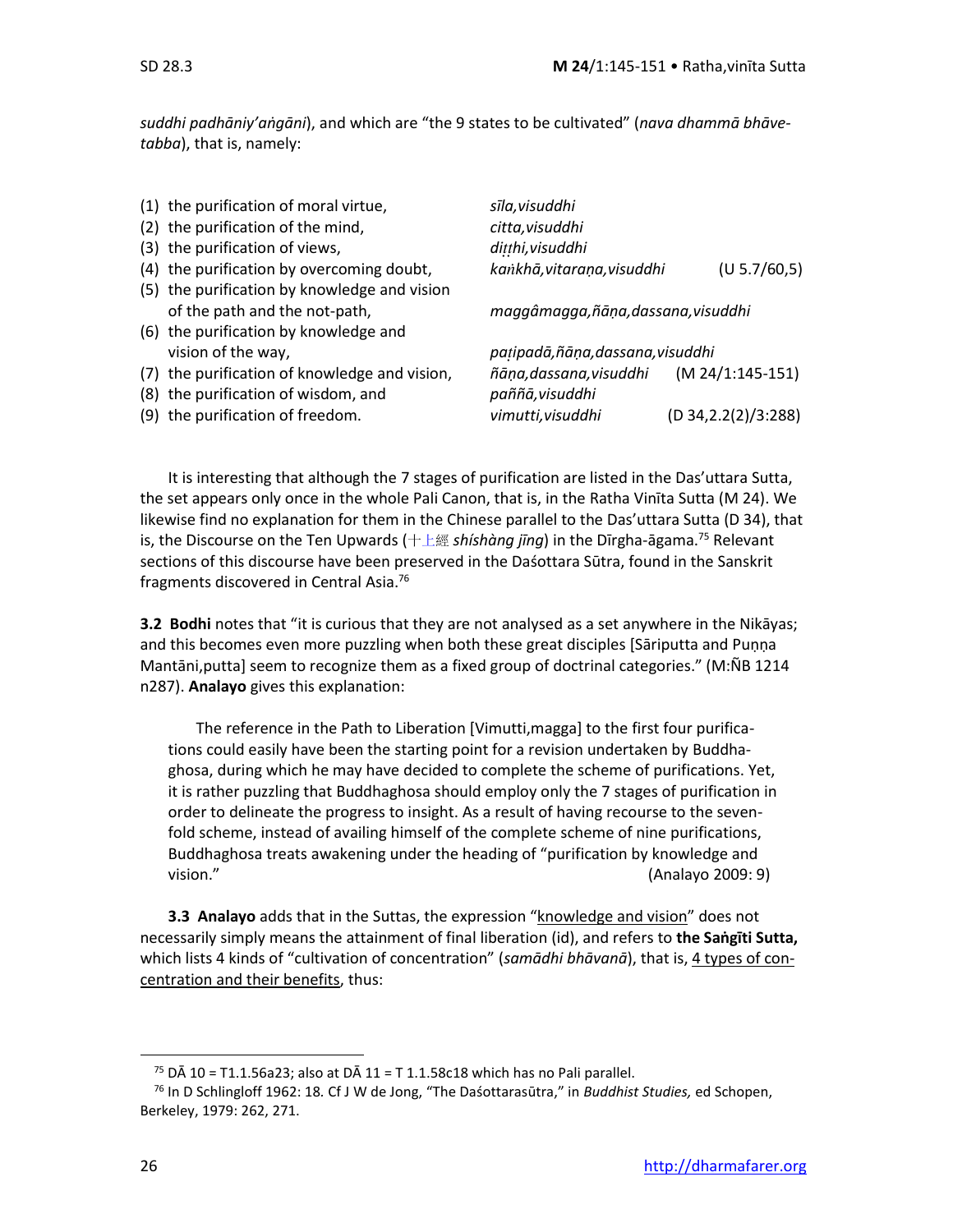| $(1)$ dhyanas                                     | happiness here and now          |
|---------------------------------------------------|---------------------------------|
| (2) perception of light                           | knowledge and vision            |
| (3) observing impermanence <sup>77</sup>          | mindfulness and clear knowing   |
| (4) contemplating rise and fall of the aggregates | the destruction of the influxes |

It is clear here that "knowledge and vision" is different "the destruction of the influxes."<sup>78</sup>

Similarly in **the Mahā Sārôpama Sutta** (M 29) and **the Cūḷa Sārôpama Sutta** (M 30), "knowledge and vision" refer only to a stage leading up to, but not yet identical with realization.<sup>79</sup> Both these Suttas mention the meditator's progress in terms of the accomplishment of moral virtue, the accomplishment of concentration, effort in attaining higher states, and attainment of knowledge and vision.<sup>80</sup>

In other words, as pointed out by **Analayo**, these 2 discourses "are concerned with the same issue that also forms the central topic of the Ratha,vinīta Sutta, the goal of living the holy life under the Buddha." (2009: 10). In both cases, the point is highlighted that knowledge and vision should not be mistaken as the final goal, that is, nirvana.

**Rupert Gethin**, too, in his book, *The Buddhist Path to Awakening,* has commented that the practice of watching rise and fall of the aggregates "seems to be particularly associated with the gaining of the insight that leads directly to the destruction of the *āsavas,* directly to awakening." (1992: 56). He discusses this point in an earlier article on "The five khandhas: Their treatment in the Nikāyas and early Abhidhamma" (1986:43 f).

In fact, the Ratha Vinīta Sutta (M 24) and its Madhyama Āgama counterpart (MĀ 9) explicitly qualify the seventh stage of purification (like all the rest) as still being *affected by clinging* (*sa,upādāna*), and therefore cannot be considered as the final goal.<sup>81</sup> In the Ratha Vinīta Sutta, Puṇṇa Mantāni,putta declares

Avuso, if the Blessed One had declared *the purification of knowledge and vision* to be final nirvana without clinging, he would be declaring that final nirvana without clinging as still having clinging. (M 24,13/1:148)

**3.4** The question now is: Why did Buddha,ghosa adopt the model of the 7 purifications for his work on the progress of insight, the Visuddhi,magga? It would have clearly been better for him to use the complete nine-purification model of the Das'uttara Sutta and its Dīrgha Āgama paral-

 $77$  That is, knowing feelings, perceptions, and thoughts as they arise, stabilize and end.

<sup>78</sup> D 331.11(5)/3:222 f; cf A 4.41/2:45.

<sup>79</sup> M 29.5/1:195 & M 30.11/1:202 respectively.

<sup>80</sup> Comy to M 29 however explains "knowledge and vision" (*ñāṇa,dassana*) as referring to the 5 super knowledges or psychic powers ending with "the divine eye," ie the ability to see forms beyond the power of normal vision (MA 2:231). However, this is unattested, as only the word *ñāṇa* might be synonymous with *iddhi* (psychic power) or *abhiññā* (super knowledge). The term *ñāṇa,dassana* clearly is not used in the sense of psychic powers (certainly not during the pre-commentarial period). On the 5 superknowledges, see **Miracles**, SD 27.5a (5.0).

<sup>81</sup> M 24,12/1:148 (*sa,upādāna*); MĀ 9 = T1.26.430c26 (有餘 *yǒuyú*, "with remainder"). EĀ 39.10 = T2.- 125.735a8 makes the same point in a different formulation, as it classifies each of the seven stage of purification as 受入 *shòurù* (which is a difficult term: 受 *shòu* usu means *vedanā* (feeling), *upādāna*  (clinging), or to experience, or to accept; while 入 *rù* can mean *āyatana* (sense-field)*.* See Analayo 2009: 10 n58.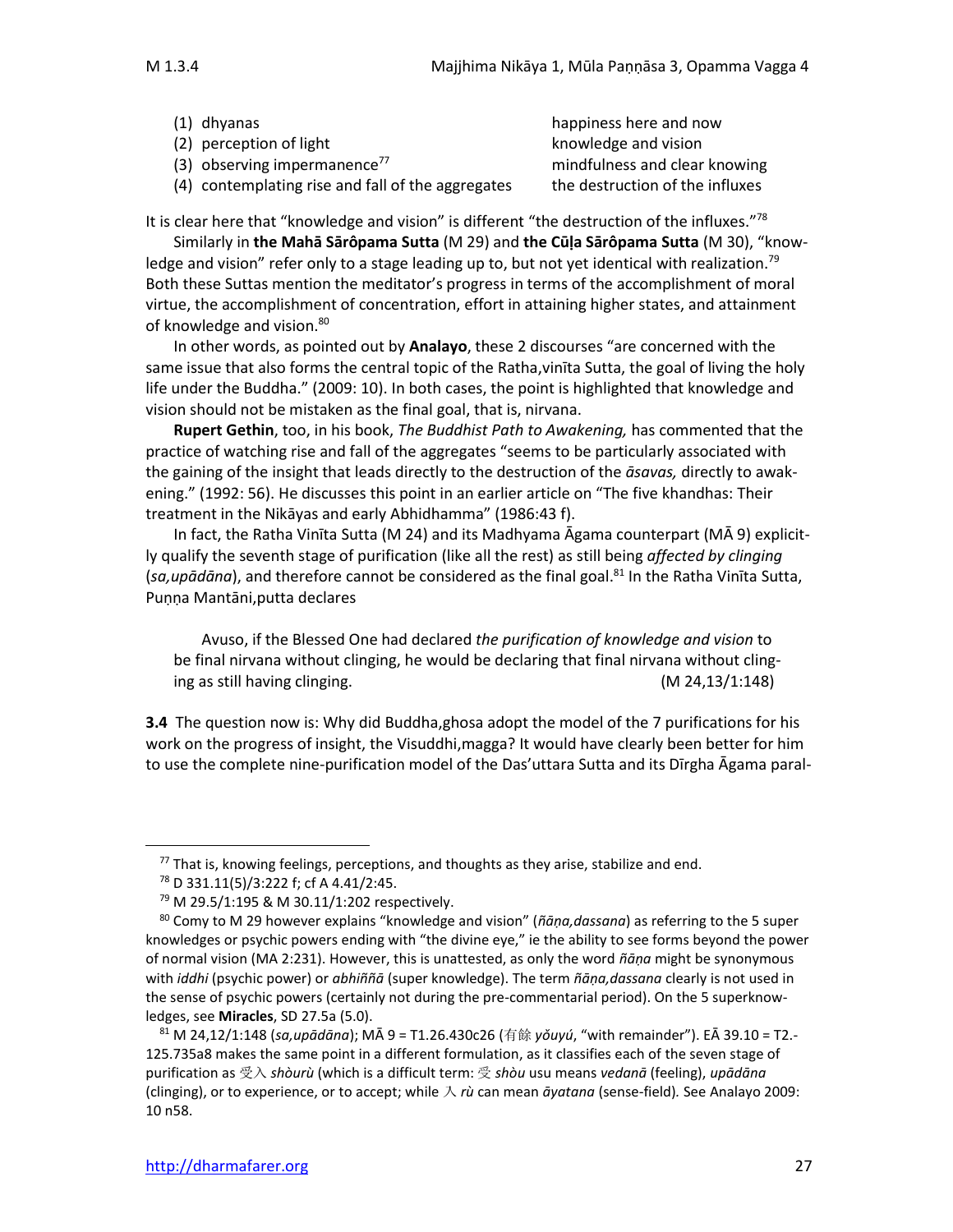el, where the ninth and final stage, "the purification of freedom" (*vimutti,visuddhi,* 解脫淨 *jiětuōjìng*). 82

**Analayo** points out that while Upatissa's **Vimutti,magga** bases itself on the format of the traditional formula of *the 4 noble truths*, Buddha,ghosa bases his **Visuddhi,magga** on the mundane model of *the 7 purifications*.<sup>83</sup> It is likely that the Ratha Vinīta Sutta was composed at a time when a growing number of monastics were turning away the wandering forest tradition for as more settled community. In the growing luxury and comfort of an urbanized monastery, with greater social engagement, the monastics paid less attention to meditation, and placed more emphasis on scriptural learning and rituals.<sup>84</sup>

In such a monastic environment, monastic rules, instead of preparing and maintaining a conducive environment for meditation training, reincarnated into a ritualistic corpus that defined a monastic before the laity. In such a situation, the externality of monkhood (such as emphasis on the ascetic practices) $85$  took precedence over its spirituality.

**Analayo**, in his article, comparing Upatissa's Vimutti,magga and Buddha,ghosa's Visuddhi, magga, observes:

With the passage of time, however, such an introspective attitude [of mindfulness and meditation] can easily get lost and become replaced by an emphasis on externals of behaviour, whose adopting is assumed to automatically ensure that wholesomeness increases. Such an attitude can then find its expression in a concern with precise enacting of minute aspects of behavioural codes according to the prescriptions given in the *Vinaya* and its commentaries, thereby running the danger of losing the purpose of such prescriptions out of sight.

Buddhaghosa's treatment of the nature of wholesomeness probably makes explicit what would have been a gradually growing tendency in the Theravāda tradition, where certain modes of conduct or behaviour, such as for example undertaking ascetic practices, are believed to be necessarily of a wholesome nature.

In the case of the progress of insight, the scheme of the 7 purifications adopted by Buddhaghosa has become a paradigm within which Theravāda *vipassanā* meditation operates. Even though this scheme is rather marginal in the discourses, and the set of seven stages is moreover also incomplete, modern day Theravāda meditation traditions that differ considerably from each other on how the path of insight should be developed, or what degree of concentration is required in order to progress to awakening, unanimously adopt this scheme of purifications as the basic framework for practice.

(Analayo 2009: 11 f)

<sup>82</sup> See Analayo 2009: 8-12.

<sup>83</sup> Buddha,ghosa compiled the Visuddhi, magga as a sort of dissertation for the Mahā, vihāra, then the Buddhist central "church" of Sri Lanka, so that it would grant him access to their Pali Canon and Commentaries. Understandably, although Buddha,ghosa probably was familiar with Upatissa's Vimutti,magga (affiliated with the rival Abhaya,giri monastery), he had to present his views in a manner that was acceptable to the Mahā,vihāra orthodoxy.

<sup>84</sup> See **Piṇḍola Bhāra,dvāja**, SD 27.6a Intro.

<sup>85</sup> See eg **Bakkula S** (M 124), SD3.15.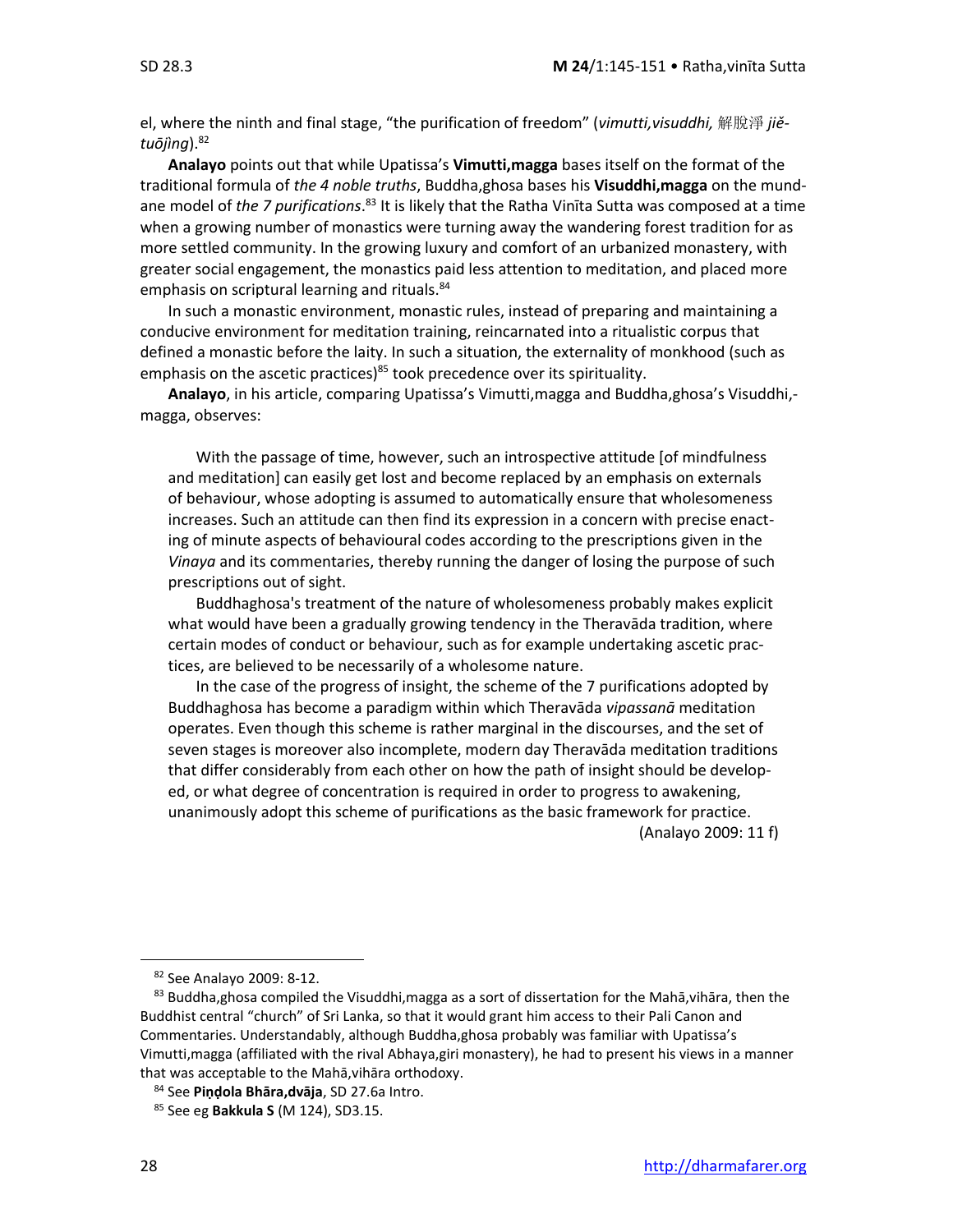### 4 Puṇṇa Mantāni,putta

#### **4.1 PUṆṆA IN KAPILA.VATTHU**

Puṇṇa Mantāni,putta comes from a brahmin family of Dona,vatthu near Kapila,vatthu. His mother was Mantānī, sister of Aññā Kondañña, the first Buddhist saint after the Buddha. After teaching **the Dhamma,cakka Pavattana Sutta** (S 56.11), <sup>86</sup> the Buddha goes to Rājagaha, while **Aññā Kondañña** goes to Kapila,vatthu, where he ordains Puṇṇa.<sup>87</sup> He lives there, intent on his practice and in due course becomes an arhat.

Puṇṇa gathers around him five hundred clansmen who all become monks, and he teaches them the 10 bases of discourse (*dasa kathā,vatthu*) [§2b], which he himself has learnt, and they all become arhats. When they wish to visit the Buddha, Puṇṇa sends them ahead advance to Rājagaha, asking them to pay homage to the Buddha in his name.<sup>88</sup> (MA 2:157 f)

#### **4.2 PUṆṆA IN SĀVATTHĪ**

Later, when the Buddha leaves Rājagaha and comes to Sāvatthi, Puṇṇa visits him and is taught the Dharma in the Buddha's own Fragrant Cell (*gandha*,*kuti*). Sāriputta, hearing of Puñña's fame, wishes to meet him, and goes to Andha,vana, where Puṇṇa is spending his dayrest. Sāriputta questions him on the 7 stages of purification (*satta,visuddhi*), and Puṇṇa answers him. The two monks find great joy in each other's words.

The interview with Sāriputta is given in the **Ratha Vinīta Sutta** (M 24). Buddha,ghosa, in his Commentary, says that the two great elders have many things in common (MA 2:159). The Buddha declares Puṇṇa to be the foremost of those monks who teach the Dharma. (A 1:23; S 2:156). The Ratha Vinīta Sutta also states that Puṇṇa Mantāni,putta is also the most wellrespected of the Sakya monks in terms of the 10 bases of discourse (*dasa kathā,vatthu*) [§2c].

### **4.3 PUṆṆA'S SPIRITUAL ROOTS**

**The Thera,gāthā Commentary** says that in the time of Padumuttara Buddha, Puṇṇa was born into a rich brahmin family of Hamsavatī, just before the Buddha's birth. As an adult, he visits the Buddha, and as he sits on the edge of a large crowd, he witnesses the Buddha declaring one of his monks to be the foremost amongst monks who are Dharma teachers, and Puṇṇa, wishing for the same honour under a future Buddha, pays homage to Padumuttara.<sup>89</sup> (ThaA 1:37-40)

In **the Aṅguttara Commentary**, however, we are told that in the time of Padumuttara Buddha, Puṇṇa is named Gotama and is an expert in the Vedas. But finding no solace in the Vedas, he becomes an ascetic (*tāpasa*) with a following of eighteen thousand matted-hair ascetics (*jaṭila*), all of whom, under his guidance, developed great psychic powers. Puṇṇa has reached old age when Padumuttara attains awakening. (AA 1:199)

<sup>86</sup> S 56.11/5:420-424 @ SD 1.1.

<sup>87</sup> After ordaining Puṇṇa, Kondañña returns to Rājagaha, where, having taken leave of the Buddha, retires to the shores of Chaddanta,daha (the Lake of the Six-Tusked) (MA 3:34), for 12 years, attended by 8000 elephants who had once ministered to Pacceka Buddhas (AA 1:148; KhpA 51; J 5:37; ThaA 3:2, 7, 196; ApA 299; cf J 5:38, 45), and where he enters parinirvana (DA 2:549; SA 3:213). SA says he lives in the elephant Chaddanta's dwelling, *chaddanta,bhavane,* beside the Mandākini Lake (SA 1:180, 283). It is possible that the names refer to the same lake.

<sup>88</sup> MA 2:157 f; ThaA 1:39.

<sup>89</sup> ApA 272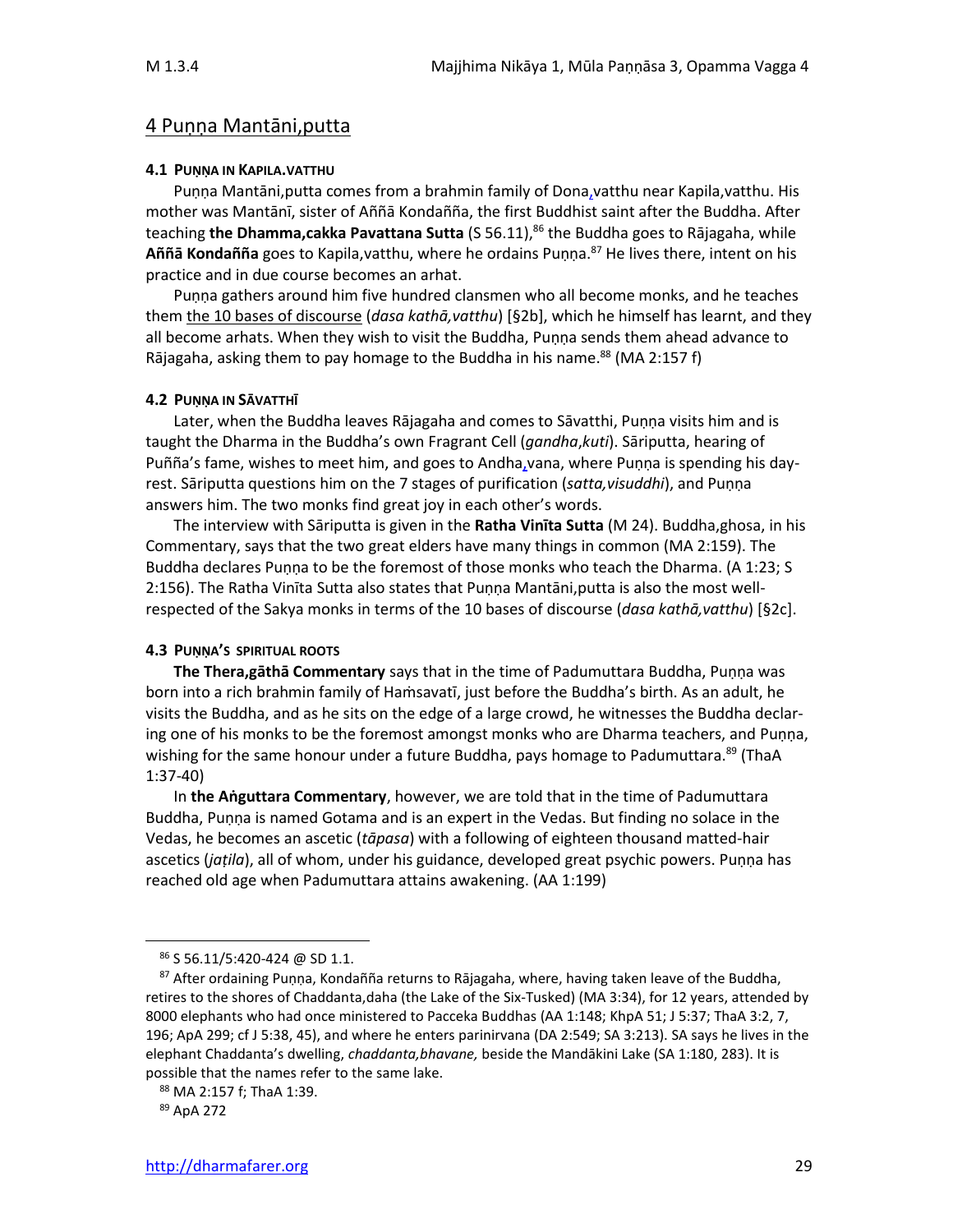One day, the Buddha visits Gotama's hermitage, and Gotama and his disciples entertain him to a meal. Afterwards, the Buddha wishes his chief disciple Mahādeva to come to the hermitage with one hundred thousand monks. He does so, and the ascetics provide flowers for their seats. For 7 days, the Buddha and his monks remain in dhyana on their seats, at the end of which period the Buddha asks the foremost of the Dharma-teachers to offer thanksgiving.

At the conclusion of the thanksgiving, all except Gotama become arhats. Gotama wishes to become the foremost of Dharma teachers amongst the monks under a future Buddha. Padumuttara proclaims that his wish would be fulfilled. (AA 1:199 f)

**The Apadāna** (Ap 6.16/1:38) contains yet another version, according to which Puṇṇa was called Sunanda in the time of Padumuttara Buddha. The Apadāna verses are quoted in the Upāli Thera.gāthā Commentary (ThaA 2:101).

#### **4.4 PUṆṆA'S SPIRITUALITY**

While the Ratha Vinīta Sutta attests to Puṇṇa's skill as a teacher, another, **the (Puṇṇa) Ānanda Sutta** (S 22.83), according to the Thera,gāthā Commentary (ThaA ii.124), Ānanda becomes a streamwinner after hearing a discourse by Puṇṇa. Ānanda then declares before the assembled monks that Puṇṇa is of great help to him and others even when they were still newly ordained. Puṇṇa instructs them on the conditionality of the 5 aggregates, which they are able to understand due to his skilful exposition.<sup>90</sup>

Malalasekera says that Puṇṇa Mantāni,putta was probably the gate-keeper (*dovārika*) of **the Kuru,dhamma Jātaka** (J 276/2:381), and with one of the seven brothers of **the Bhisa Jātaka** (J 488/4:314).

**The Mahāvastu** (Mvst 3:382) contains twenty verses attributed to Pūrna Maitrayānīputra. Although Puṇṇa is declared as the foremost of the monks who are Dharma teachers, his Thera,gāthā, uttered as a result of great joy in his attaining of arhathood, is only a single verse, thus:

> Sabbhi<sup>91</sup>-r-eva samāsetha, *paṇḍiteh'attha,dassibhi,* the wise, who see the goal, *duddasaṁ nipuṇaṁ aṇuṁ;* hard to see, subtle, fine: *Dhīrā samadhigacchanti,* the wise fully attain it,

One should associate only with the good, *Atthaṁ mahantaṁ gambhīraṁ,* the goal that is great and profound, *appamattā vicakkhaṇâ ti.* being heedful and discerning. (Tha 4)

 $-$ 

<sup>90</sup> S 22.83/3:105 f (SD 52.4).

<sup>91</sup> *Sabbhi* (Dh 151)*,* from *sat* (mfn), participle from *atthi* ("is, being"), here meaning "good, right, righteous"; other forms: *santaṁ,* eg *santaṁ padaṁ,* "the good place" (of nirvana) (Dh 368), *santo* (Dh 83, 151, 304). *Sat* (in the sense of "good") is also found in *sak-kaccaṁ, sak-kāra, sad-dhamma, sap-purisa*; in the sense of "is, being," in *satta* ("living being"). See Andersen, *A Pāli Glossary I* 1901: 253, sv *sat.*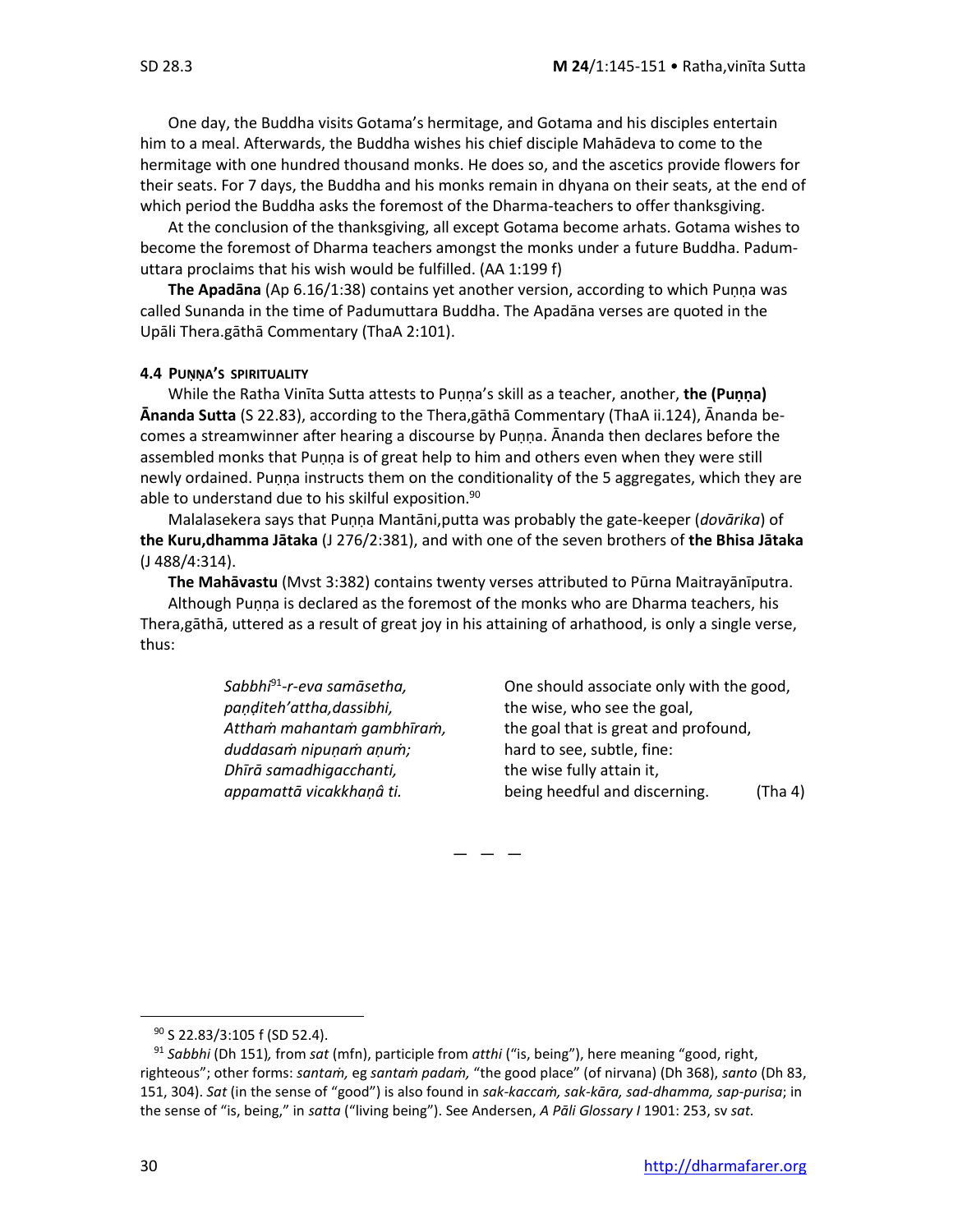# **Ratha,vinīta Sutta** The Discourse on the Relay of Chariots

M 24

**1** Thus have I heard.

### The Buddha opens with a question

1.2 At one time the Blessed One was residing in the squirrels' feeding ground in the Bamboo Forest near Rāja,gaha.

**2** Then some monks from the native land,<sup>92</sup> who had observed [emerged from] the rains retreat in their native country,<sup>93</sup> approached the Blessed One. Having approached the Blessed One, they saluted him, and then sat down at one side. The Blessed One said this to these monks seated thus at one side:

2.2 "Now, bhikshus, who in the native land is esteemed by fellow brahmacharis [colleagues in the holy life] $94$  in the native land, $95$  thus:

THE 10 BASES OF DISCOURSE<sup>96</sup>

| 2.3 'Having few wishes himself,                     |
|-----------------------------------------------------|
| being content himself,                              |
| being secluded himself,                             |
| not socializing himself,                            |
| intent on effort himself,                           |
| accomplished in moral virtue himself, <sup>97</sup> |

he speaks to the monks on fewness of wishes; he speaks to the monks on contentment; he speaks to the monks on seclusion; he speaks to the monks on not socializing; he speaks to the monks on exerting effort; he speaks to the monks on accomplishment in moral virtue;

<sup>92</sup> *Jāti,bhūmaka…jāti,bhūmiya.* Both occur in **(Akkosaka) Dhammika S** (A 6.54/3:366). Comy glosses them with "place of birth" (*jāta-ṭ,ṭhāna*), and gives Kapila,vatthu as the *jāta-ṭ,ṭhāna* of the Buddha, and hence his "native country" (*jāti,bhūmi*). (MA 3:135)

<sup>93</sup> *Jāti,bhūmiyaṁ:* see prec n.

<sup>94</sup> A brahmachari (*brahma,cārī*) is a celibate practitioner; such a celibacy (*brahma,cariya*) is for the purpose of practising deep meditation and attaining dhyana. Dhyanic bliss is of such a profound nature that the true practitioner who is a dhyana-attainer is no more attracted to sensual pleasure of any kind.

<sup>95</sup> *Ko nu kho, bhikkhave, jāti,bhūmiyaṁ jāti,bhūmakānaṁ bhikkhūnaṁ sabrahmacārīnaṁ evaṁ sambhāvito.*

<sup>96</sup> These *dasa kathā,vatthu* are listed in **Ratha Vinīta S** (M 24,2.3/1:145), **Mahā Suññata S** (M 122,12/- 3:113); **Vatthu Kathā S 1** (A 10.49/5:129). In **Mahā Suññata S** (M 122), this list is preceded by the stock, "Such talk concerning austerity [effacement], conducing as a support for mind's release, and that leads to complete disillusionment, to fading away [of lust], to ending [of suffering], to inner peace, to higher knowledge, to self-awakening, to nirvana; that is to say,…" (WT *Yā ca kho ayaṃ, ānanda, kathā abhisallekhikā ceto,vinīvaraṇa,sappāyā* [Ce Se Ke *ceto,vicāraṇ,asappāyā;* Ee *ceto,vivaraṇa,sappāyā*] *ekanta,nibbidāya virāgāya nirodhāya upasamāya abhiññāya sambodhāya nibbānāya saṃvattati, seyyathidaṃ*) (M 122,12/- 3:113), SD 11.4.. Cf **(Sāriputta) Susīma S** (S 2.29/1:63). Some of these qualities are mentioned separately, eg **Jiṇṇa S** (S 16.5) says that this passage constitutes Mahā Kassapa's lion-roar regarding his forest-dwelling (S 16.5/2:202); so too in **Mahā Gosiṅga S** (M 32), he describes the ideal monk in the same terms; **Piṇola S** (U 4.6/42 f); **Vaṅganta,putta Upasena Tha** (Tha 581).

<sup>97</sup> The foll 5 accomplishments (*sampadā*) are called "the 5 aggregates of dharma [reality] (*pañca dhamma-k,khandha*)" in **Cunda S** (S 47.13/5:162); also found at Pug 54; cf S 1:139; A 3:12 ff.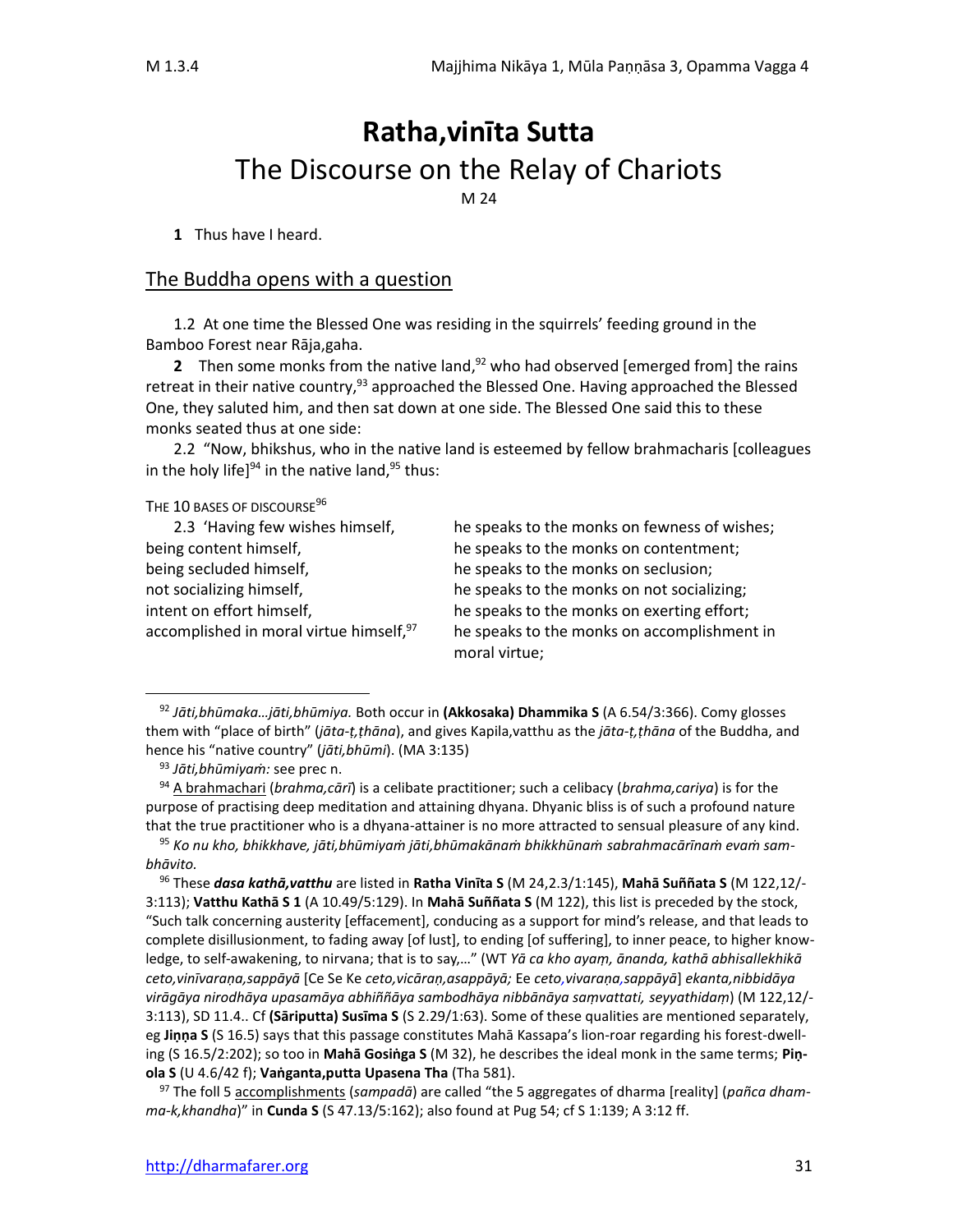| accomplished in concentration himself, | he speaks to the monks on accomplishment in<br>concentration;                       |
|----------------------------------------|-------------------------------------------------------------------------------------|
| accomplished in wisdom himself,        | he speaks to the monks on accomplishment in<br>wisdom;                              |
| accomplished in freedom himself,       | he speaks to the monks on accomplishment in<br>freedom; and                         |
| accomplished in the knowledge and      |                                                                                     |
| vision of freedom himself,             | he speaks to the monks on accomplishment in the<br>knowledge and vision of freedom. |

2.4 He is one who advises,<sup>98</sup> informs, instructs, inspires, **[146]** rouses, and gladdens fellow brahmacharis'?"<sup>99</sup>

### Puṇṇa Mantāni,putta

2.5 "Bhante, the venerable **Puṇṇa Mantāni,putta**<sup>100</sup> is the one in the native land so esteemed by fellow brahmacharis $101$  in the native land, thus:

| 'Having few wishes himself,            | he speaks to the monks on fewness of wishes;                  |
|----------------------------------------|---------------------------------------------------------------|
| being content himself,                 | he speaks to the monks on contentment;                        |
| being secluded himself,                | he speaks to the monks on seclusion;                          |
| not socializing himself,               | he speaks to the monks on not socializing; $^{102}$           |
| intent on effort himself,              | he speaks to the monks on exerting effort;                    |
| accomplished in moral virtue himself,  | he speaks to the monks on accomplishment in moral<br>virtue;  |
| accomplished in concentration himself, | he speaks to the monks on accomplishment in<br>concentration; |

<sup>98</sup> This and the foll qualities (*ovāda viññāpaka*) are applied to the recently deceased Sāriputta: see **Cunda S** (S 47.13/5:162); also Miln 373. See foll n.

 $100$  See Intro (2).

<sup>99</sup> *Ovādako viññāpako sandassako samādapako samuttejako sampahaṁsako sabrahmacārīnaṁ.* The last 5 actions for the well-known stock passage, *dhammiyā kathāya sandassetvā samādhapetvā samuṭṭejetvā sampahaṁsetvā,* "…having instructed, inspired, roused and gladdened…with a Dharma talk." This action sequence reflects the basic structure of the Buddha's teaching method: see details, eg **Anuruddha Upakkilesa S** (M 128.7b/3:155), SD 5.18.

<sup>101</sup> On brahmacharis, see §2.2 n.

<sup>102</sup> *Asaṁsaṭṭha.* This is a clear allusion to the character of the forest eremite, a wandering forest monk. The expression, "(he) lives socializing" (*saṁsaṭṭhā viharissanti*) occurs at **Anāgata,bhaya S 4** (A 5.80.5+6- /3:109), SD 1.10 (3.4). The **Vinaya** eg disapproves of the nun Thulla,nandā "living and socializing [in close proximity]" with unwholesome lay companions (Saṅgh 9 = V 4:239); Thulla,nandā's female probationer Caṇḍa,kālī "socializing with houselords and houselords' sons" (*saṁsaṭṭhā viharati gahapatinâpi gahapati, puttena pi,* V 4:293); the female probationer Caṇḍa,kālī who lived "in close proximity with men and youths" (*purisa,saṁsaṭṭha kumāraka,saṁsaṭṭha*) who were violent (V 4:333); monks should carry out an act of censure (*tajjanīya,kamma*) against monastics living "in the company of householders" (*gihi,saṁsaṭṭha,* Cv 1.4.1 = V 2:4). VA says that they were "mixed up" (*missī,bhūtā*) with the world: in terms of *the body*, they were pounding and cooking for householders, perfuming and adoring themselves, using garlands and chains; in terms of *speech,* they were acting as go-between, running errands (VA 915). Comy gives 5 kinds of socializing (*saṁsagga*): through hearing, seeing, conversing, eating with, and bodily contact (MA 2:143).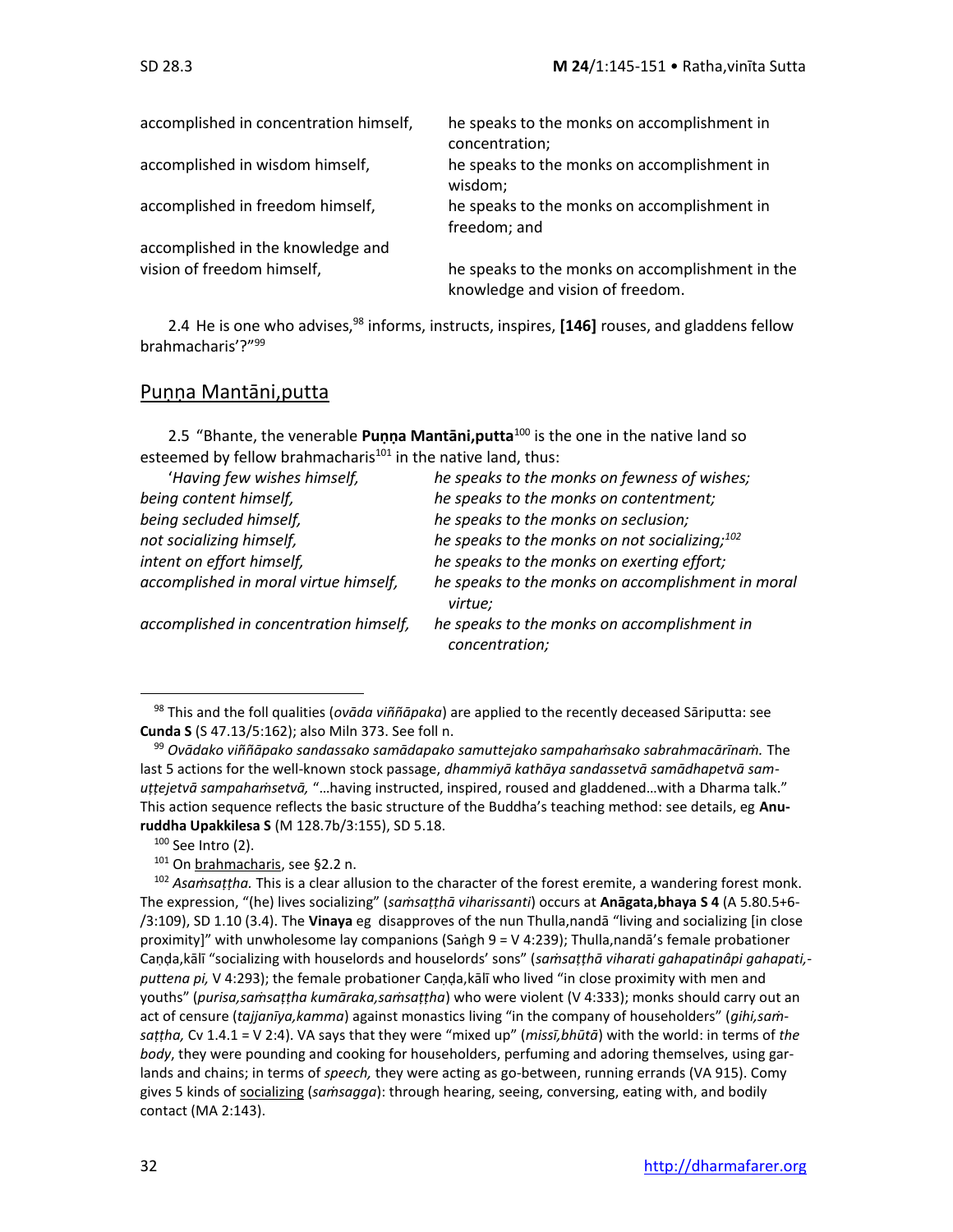| accomplished in wisdom himself,   | he speaks to the monks on accomplishment in<br>wisdom;                              |
|-----------------------------------|-------------------------------------------------------------------------------------|
| accomplished in freedom himself,  | he speaks to the monks on accomplishment in<br>freedom; and                         |
| accomplished in the knowledge and |                                                                                     |
| vision of freedom himself,        | he speaks to the monks on accomplishment in the<br>knowledge and vision of freedom. |

*He is one who advises, informs, instructs, inspires, rouses, and gladdens fellow brahmacharis'*."

**3** Now at that time, the venerable Sāriputta was sitting not far from the Blessed One. Then, it occurred to him:

"It is gain for the venerable Puṇṇa Mantāni,putta! It is a great gain for the venerable Puṇṇa Mantāni,putta that his wise fellow brahmacharis praise him point by point before the Teacher.

Perhaps sometime or other, we might meet the venerable Puṇṇa Mantāni,putta; perhaps then we might have some conversation."

### The Buddha in Sāvatthī

**4** Then, the Blessed One, having stayed at Rājagaha for as long as he pleased, departed on a journey [peregrination] towards Sāvatthī. Journeying in stages, he eventually arrived in Sāvatthī. And there he stayed in Anātha,piṇḍika's park in Jeta's grove near Savatthī.

Now the venerable Puṇṇa Mantāni,putta heard that the Blessed One had arrived in Sāvatthī and was staying in Anātha,piṇḍika's park in Jeta's grove near Savatthī.

**5** Then, the venerable Puṇṇa Mantāni, putta, having folded up his bedding, <sup>103</sup> and then taking his bowl and outer robe, departed on a journey to Sāvatthī. Journeying in stages, he eventually arrived in Anātha,piṇḍika's park in Jeta's grove near Savatthī.

Having approached the Blessed One, the venerable Puṇṇa Mantāni,putta saluted him and then sat down at one side. While the venerable Puṇṇa Mantāni,putta was seated thus at one side, the Blessed One instructed, inspired, roused and gladdened him with a Dharma talk.<sup>104</sup>

Then, the venerable Puṇṇa Mantāni,putta, having been instructed, inspired, roused and gladdened by the Dharma talk, rejoice in the Blessed One's word. Then, he rose from his seat, and keeping his right side to the Blessed One, departed to Andha,vana [Blind Men's Forest] for the midday rest. 105

<sup>103</sup> "Folded up his bedding," *sen'āsana sasāmetvā,* here probably refers to tidying up his restingplace (*sayana*), or perhaps the "residence" or "lodging," which would be a cell-like hut or space of a forest monk. See Pār 4.1.2 = V 3:88; cf Pāc 14, 15 = V 4:39 ff; also V 2:211; qu at MA 2:152.

<sup>104 &</sup>quot;Having instructed, ... with a Dharma talk, inspiring them, firing them with enthusiasm and gladdening them," *dhammiyā kathāya sandassetvā samādapetvā samuttejetvā sampahasetvā.* This action sequence reflects the basic structure of the Buddha's teaching method: (1) the Dharma is shown (*sandassetvā*); (2) the listener/s are filled with enthusiasm (*samādapetvā*); (3) they are fired with commitment (*samuttejetvā*); and (4) filled with joy (*sampahasetvā*). The Comys explain that by instructing, the Buddha dispels the listener's **delusion**; by inspiring him, **heedlessness** is dispelled; by rousing him, **indolence** is dispelled; and by gladdening, brings the practice to a **conclusion.** In short, when we teach Dharma to benefit others, we should do our best to **bring instruction, inspiration, motivation and joy** to the listener (DA 1:300; UA 242; SnA 446). These four qualities are, in fact, the sixth or last of the ideal skills of a Dharma speaker (**Udāyi S**, A 3:184).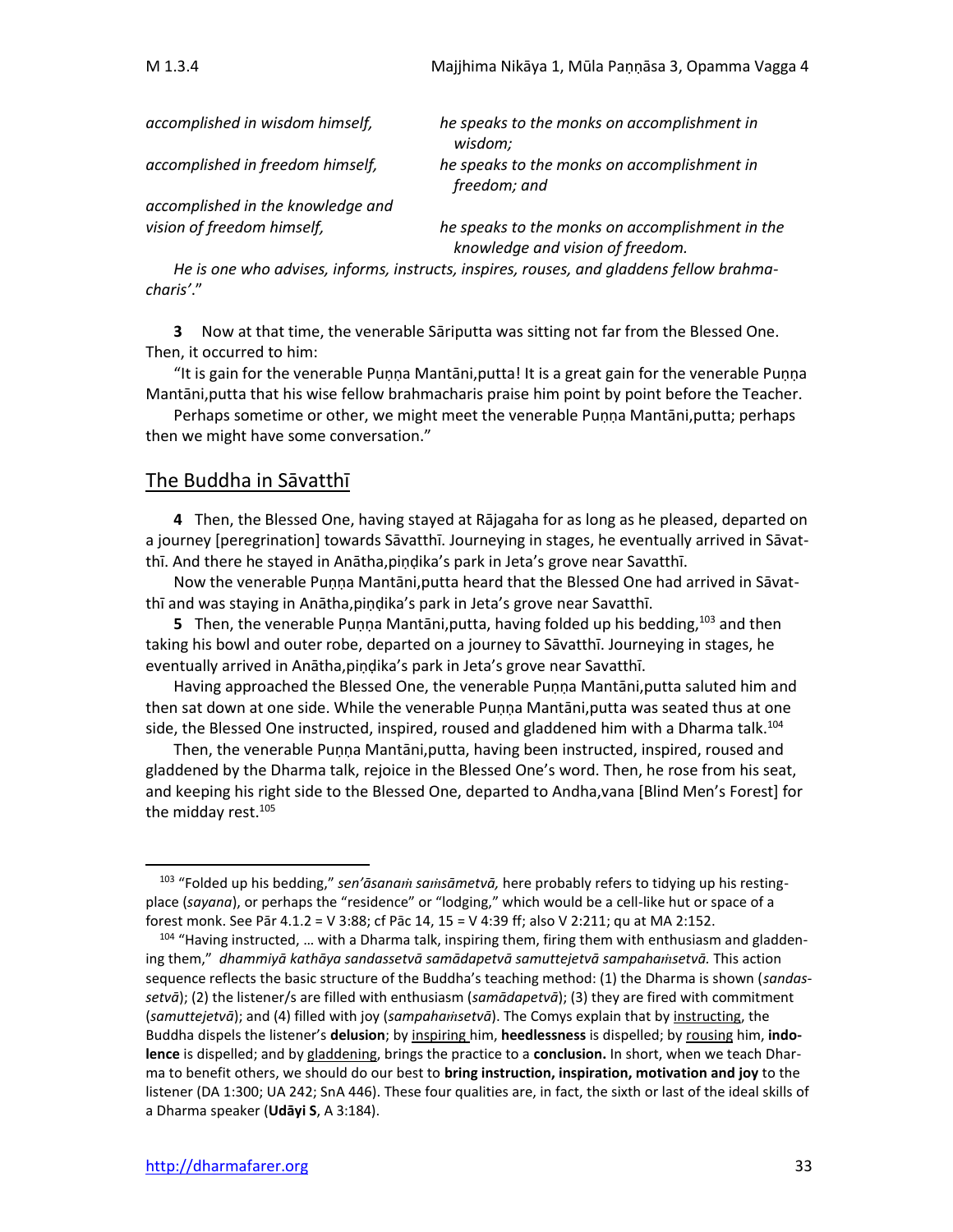### Sāriputta meets Puṇṇa Mantāni,putta

**6** Then, a certain monk approached the venerable Sāriputta, and said this to him:

"Avuso Sāriputta, regarding the venerable Puṇṇa Mantāni,putta, of whom you have constantly praised: **[147]** he, having been instructed, inspired, roused and gladdened by the Blessed One's Dharma talk, and rejoicing in Blessed One's word, then rose from his seat, and keeping his right side to the Blessed One, departed to Andha,vana [Blind Men's Forest] for the midday rest.

**7** Then, the venerable Sāriputta quickly taking a sitting-mat, followed behind the venerable Puṇṇa Mantāni, putta, step for step, keeping his head in sight.<sup>106</sup>

Then, the venerable Puṇṇa Mantāni,putta, having plunged into Andha,vana, sat down at the foot of a certain tree for his midday rest.

The venerable Sāriputta, too, having plunged into Andha,vana, sat at the foot of a certain tree for the midday rest.

**8** Then, in the evening, the venerable Sāriputta, having emerged from his solitary retreat, approached the venerable Puṇṇa Mantāni,putta and exchanged greetings with him. When this courteous and friendly exchange was concluded, he sat down at one side.

### The 7 stages of purification

8.2 Seated thus at one side, the venerable Sāriputta said this to the venerable Punna Mantāni, putta:

**9** "Avuso, is the holy life lived under the Blessed One?"

"Yes, avuso."

(1) "And is the holy life, lived under the Blessed One, for the sake of the purification of moral virtue?"107

"No, avuso."

(2) "Then, avuso, is the holy life lived under the Blessed One for the sake of the purification of mind?"<sup>108</sup>

"No, avuso."

(3) "Then, avuso, is the holy life lived under the Blessed One for the sake of the purification of views?"

"No, avuso."

(4) "Then, avuso, is the holy life lived under the Blessed One for the sake of the purification by overcoming doubt?"<sup>109</sup>

"No, avuso."

(5) "Then, avuso, is the holy life lived under the Blessed One for the sake of the purification by knowledge and vision of what is and is not the path?"

"No, avuso."

<sup>105</sup> Comy explains that Jeta's grove was crowded after the meal with kshatriyas, brahmins, etc; so it was impossible to find solitude. But Andha,vana was secluded, a suitable place for spiritual effort. (MA 2:154).

<sup>106</sup> *Atha kho āyasmā sāriputto taramāna,rūpo nisīdanaṁ ādāya āyasmantaṁ puṇṇaṁ mantāṇiputtaṁ piṭṭhito piṭṭhito anubandhi sīsânulokī.*

<sup>107</sup> Comy refers to the four purifications (or purities) in moral virtue (*catu pārisuddhi,sīla*) explained at length at Vism 1.42-125/15-44.

<sup>108</sup> On *diṭṭhi,visuddhi* see D 3:214; A 1:95.

<sup>109</sup> See **Revata S** (U 5.7/60), SD 25.15, th eonly other place in the early texts where it occurs.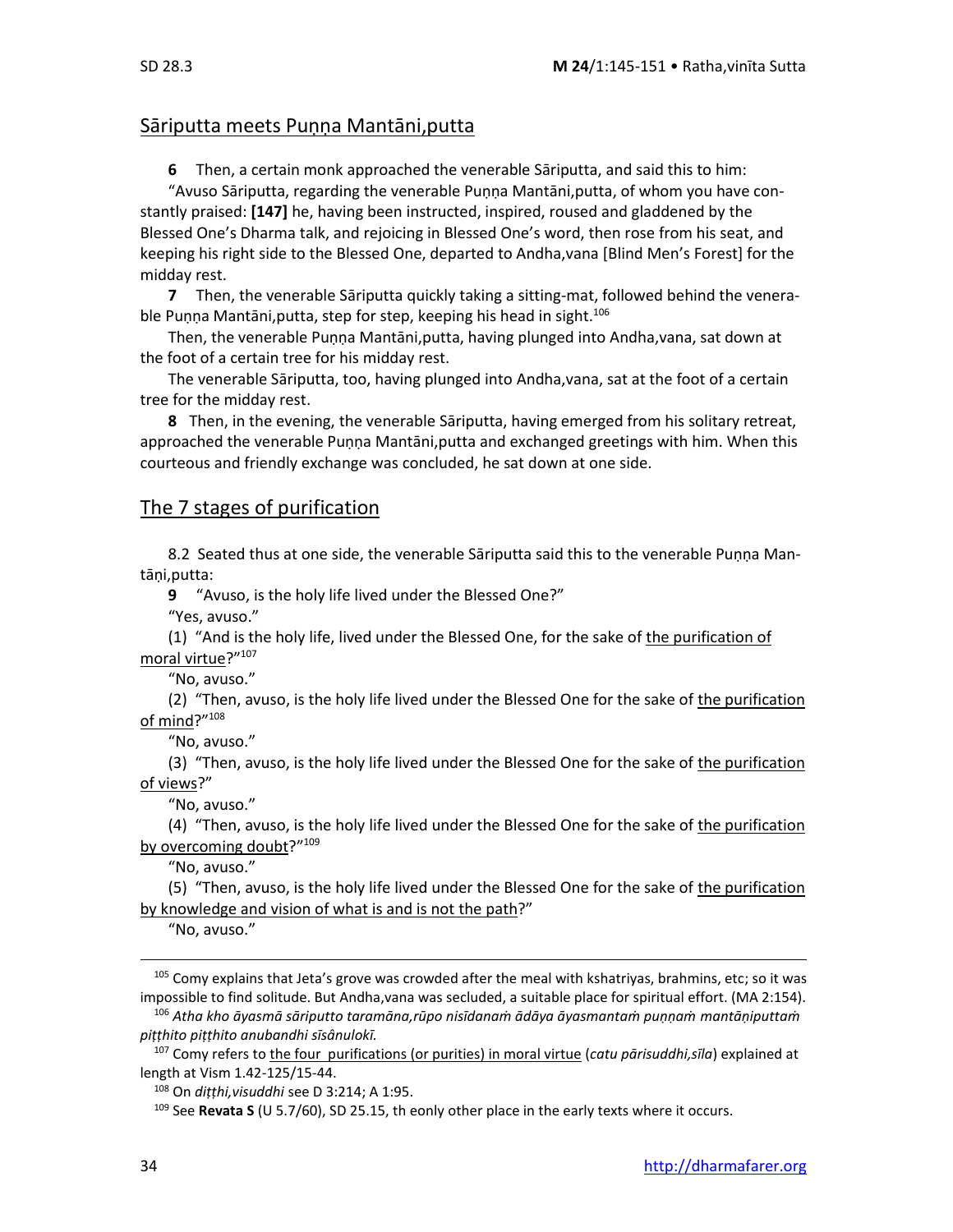(6) "Then, avuso, is the holy life lived under the Blessed One for the sake of the purification by knowledge and vision of the way?"110

"No, avuso."

(7) "Then, avuso, is the holy life lived under the Blessed One for the sake of the purification of knowledge and vision?"<sup>111</sup>

"No, avuso."

THE GOAL OF THE HOLY LIFE IS *NOT* THE 7 PURIFICATIONS

**10** "Avuso, when asked if the holy life is lived under the Blessed One for the sake of *the purification of moral virtue*, you replied,

'No, avuso.'

Then, avuso, when asked if the holy life is lived under the Blessed One for the sake of *the purification of mind*, you replied,

'No, avuso.'

"Then, avuso, when asked if the holy life is lived under the Blessed One for the sake of *the purification of views*, you replied,

'No, avuso.'

Then, avuso, when asked if the holy life is lived under the Blessed One for the sake of *the purification by overcoming doubt*, you replied,

'No, avuso.'

Then, avuso, when asked if the holy life is lived under the Blessed One for the sake of *the purification by knowledge and vision of what is and is not the path*, you replied,

'No, avuso.'

Then, avuso, when asked if the holy life is lived under the Blessed One for the sake of *the purification by knowledge and vision of the path*, you replied,

'No, avuso.'

Then, avuso, when asked if the holy life is lived under the Blessed One for the sake of *the purification of knowledge and vision*, you replied,

'No, avuso.'

*For the sake of what, then, avuso, is the holy life lived under the Blessed One?*"

"The holy life, avuso, is lived under the Blessed One **[148]** for the sake of final nirvana without clinging."<sup>112</sup>

### The final nirvana without clinging

**11** "Then, avuso, is *the purification of moral virtue* final nirvana without clinging?" "No, avuso."

"Then, avuso, is *the purification of mind* final nirvana without clinging?" "No, avuso."

"Then, avuso, is *the purification of views* final nirvana without clinging?"

<sup>110</sup> "The way" (*paṭipadā*), qu at MA 2:115.

<sup>111</sup> These 7 stages of purification (*satta visuddhi*) ), with two additional factors—the purification through wisdom and through freedom—are also found in **Das'uttara S** (D 34.2.(2)/3:288. See Intro (1.1) above.

<sup>112</sup> Cf S 4:48, 5:29; A 1:44, 4:74, 5:65. Comy says that in the view of those who assert that clinging is due to a condition, final nirvana without clinging means *final nirvana due to no condition*. The unconditioned death-free element has not arisen on account of a condition, so they speak of it as final nirvana without clinging. This is the end, the peak, the goal (*niṭṭha*). (MA 2:156)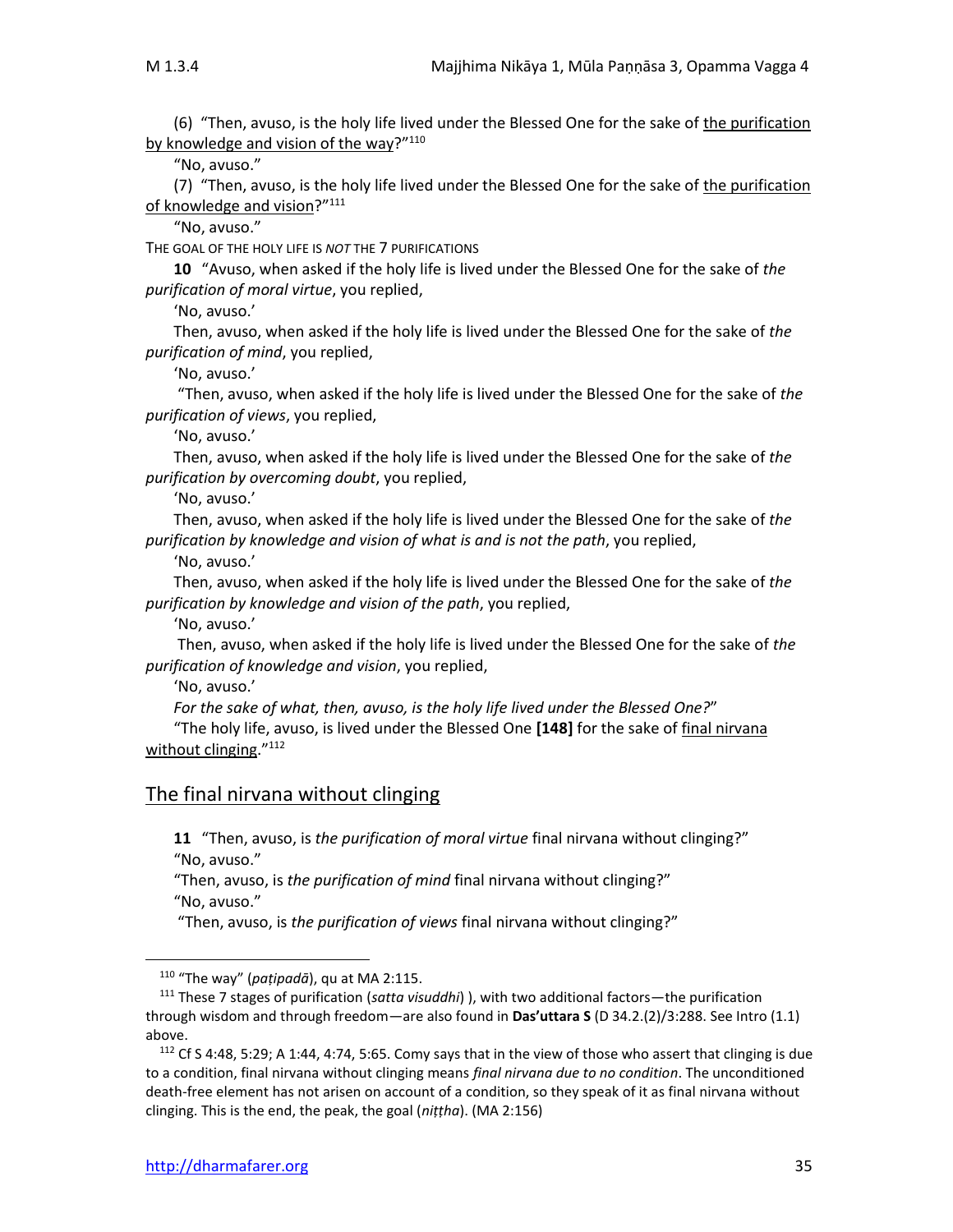"No, avuso."

"Then, avuso, is *the purification by overcoming doubt* final nirvana without clinging?" "No, avuso."

"Then, avuso, is *the purification by knowledge and vision of what is and is not the path* final nirvana without clinging?"

"No, avuso."

"Then, avuso, is *the purification by knowledge and vision of the path* final nirvana without clinging?"

"No, avuso."

"Then, avuso, is *the purification of knowledge and vision* final nirvana without clinging?" "No, avuso."

"Then, avuso, is *any other state* final nirvana without clinging?" "No, avuso."

*NONE* OF THE 7 PURIFICATIONS IS NIRVANA.

**12** "Avuso, when asked if *the purification of moral virtue* final nirvana without clinging, you replied,

'No, avuso.'

Then, avuso, when asked if *the purification of mind* final nirvana without clinging, you replied,

'No, avuso.'

Then, avuso, when asked if *the purification of views* final nirvana without clinging, you replied,

'No, avuso.'

Then, avuso, when asked if *the purification by overcoming doubt* final nirvana without clinging, you replied,

'No, avuso.'

Then, avuso, when asked if *the purification by knowledge and vision of what is and is not the path* final nirvana without clinging, you replied,

'No, avuso.'

Then, avuso, when asked if *the purification by knowledge and vision of the path* final nirvana without clinging, you replied,

'No, avuso.'

Then, avuso, when asked if *the purification of knowledge and vision* final nirvana without clinging, you replied,

'No, avuso.'

Then, avuso, when asked if *any other state* final nirvana without clinging, you replied, 'No, avuso.'

But how, avuso, should the meaning of what you have said be seen?"

### Nirvana is *without* clinging

**13** "Avuso, if the Blessed One had declared *the purification of moral virtue* to be final nirvana without clinging, he would be declaring that final nirvana without clinging as still having clinging.

Avuso, if the Blessed One had declared *the purification of mind* to be final nirvana without clinging, he would be declaring that final nirvana without clinging as still having clinging.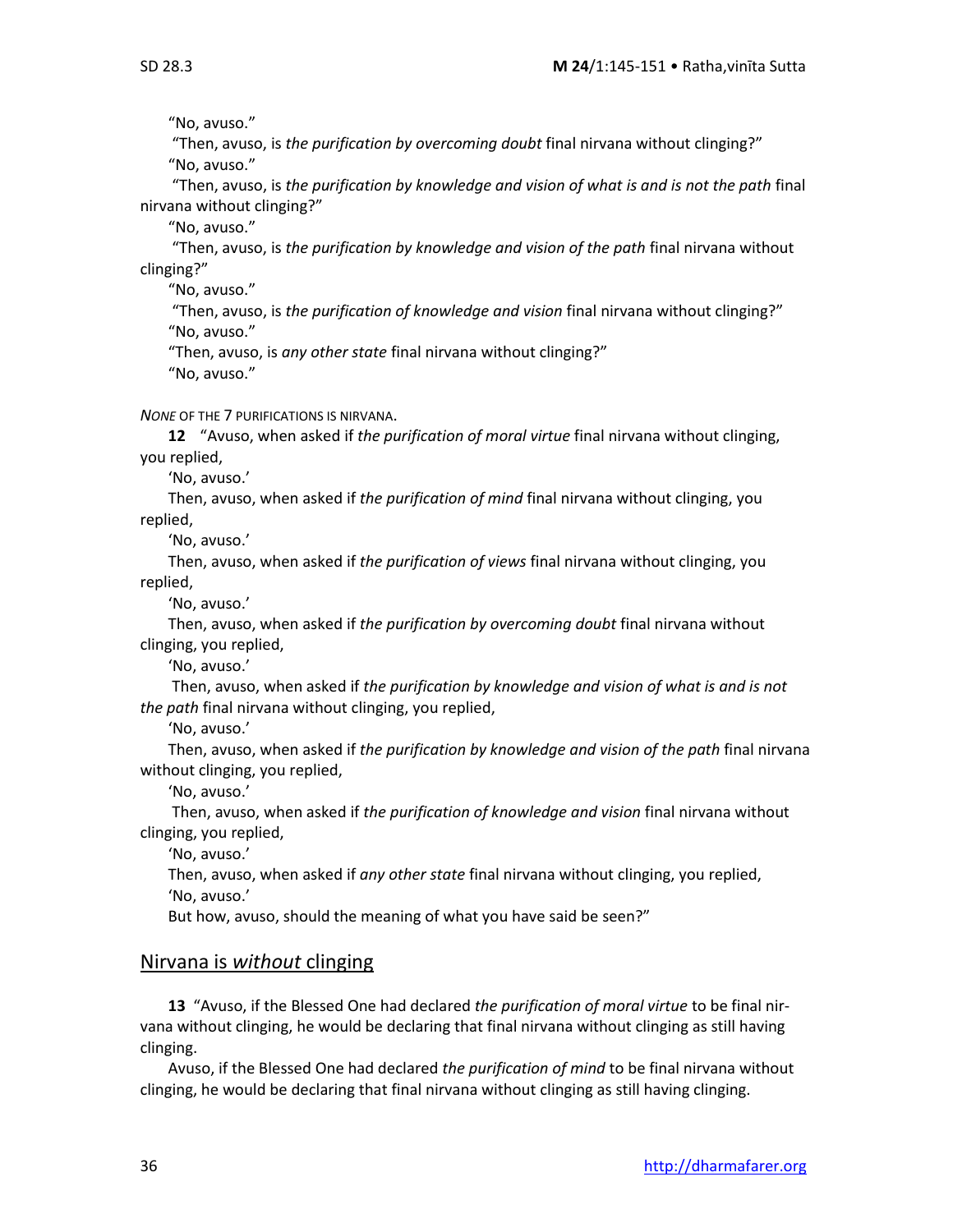Avuso, if the Blessed One had declared *the purification of views* to be final nirvana without clinging, he would be declaring that final nirvana without clinging as still having clinging.

Avuso, if the Blessed One had declared *the purification by overcoming doubt* to be final nirvana without clinging, he would be declaring that final nirvana without clinging as still having clinging.

Avuso, if the Blessed One had declared *the purification by knowledge and vision of what is and is not the path* to be final nirvana without clinging, he would be declaring that final nirvana without clinging as still having clinging.

Avuso, if the Blessed One had declared *the purification by knowledge and vision of the path* to be final nirvana without clinging, he would be declaring that final nirvana without clinging as still having clinging.

Avuso, if the Blessed One had declared *the purification of knowledge and vision* to be final nirvana without clinging, he would be declaring that final nirvana without clinging as still having clinging. $113$ 

Avuso, if the Blessed One had declared *any other state* to be final nirvana without clinging, he would be declaring that final nirvana without clinging as still having clinging.

### Puṇṇa's parable of the relay of 7 chariots

13.2As such, avuso, I will give you a parable. For, some of the wise here understand the meaning of what is said by way of a parable.<sup>114</sup>

**14** Suppose, avuso, while Pasenadi, the rajah of Kosala, was residing in Sāvatthī **[149]** some urgent business were to arise in Sāketa. And between Sāvattḥi and Sāketa, 7 chariots were to be kept ready for him.

Then, avuso, Pasenadi, the rajah of Kosala, leaving the inner palace gate, would mount the 1<sup>st</sup> relay chariot, and by means of the first he would reach the second relay chariot. Leaving the first, he would mount the second relay chariot.

By means of the 2<sup>nd</sup> relay chariot, he would reach the third. Leaving the second relay chariot, he would mount the third.

By means of the 3<sup>rd</sup> relay chariot, he would reach the fourth. Leaving the third relay chariot, he would mount the fourth.

By means of the  $4<sup>th</sup>$  relay chariot, he would reach the fifth. Leaving the fourth relay chariot, he would mount the fifth.

By means of the 5<sup>th</sup> relay chariot, he would reach the sixth. Leaving the fifth relay chariot, he would mount the sixth.

By means of the 6<sup>th</sup> relay chariot, he would reach the seven. Leaving the sixth relay chariot, he would mount the seventh.

By means of the  $7<sup>th</sup>$  relay chariot, he would reach the inner palace gate at Sāketa.

14.2 Then, on reaching the inner palace door, friends and ministers, relatives and blood relations, would ask thus:

<sup>113</sup> See Intro (1.2, 2.3).

<sup>114</sup> *Tena h'āvuso, upamaṁ te karissāmi; upamāya p'idh'ekacce viññū purisā bhāsitassa atthaṁ ājānanti.* This is stock: **Pāyāsi S** (D 23,9/2:324); **Ratha Vinīta S** (M 24,14/1:148), SD 28.3, **Mahā Vedalla S** (M 43,22/- 1:295), **Upāli S** (M 56,26/1:384), SD 27.1, **Sandaka S** (M 76,52b/1:523), **Anuruddha S** (M 127,16/3:151); **Naḷakalāpī S** (S 12.67/2:114), **Saññojana S** (S 41.1/4:282), **Uttara,vipatti S** (A 8.8,5/4:163), **Uttiya S** (A 10.95,4/ 5:194); in verse: **Soṇaka J** (J 529/5:255) & **Mahā Narada,kassapa J** (J 544/6:234). Cf **Yamaka S** (S 22.85,38/3:112), SD 21.12. For a more detailed list, see **Myth in Buddhism**, SD 36.1 (2.3).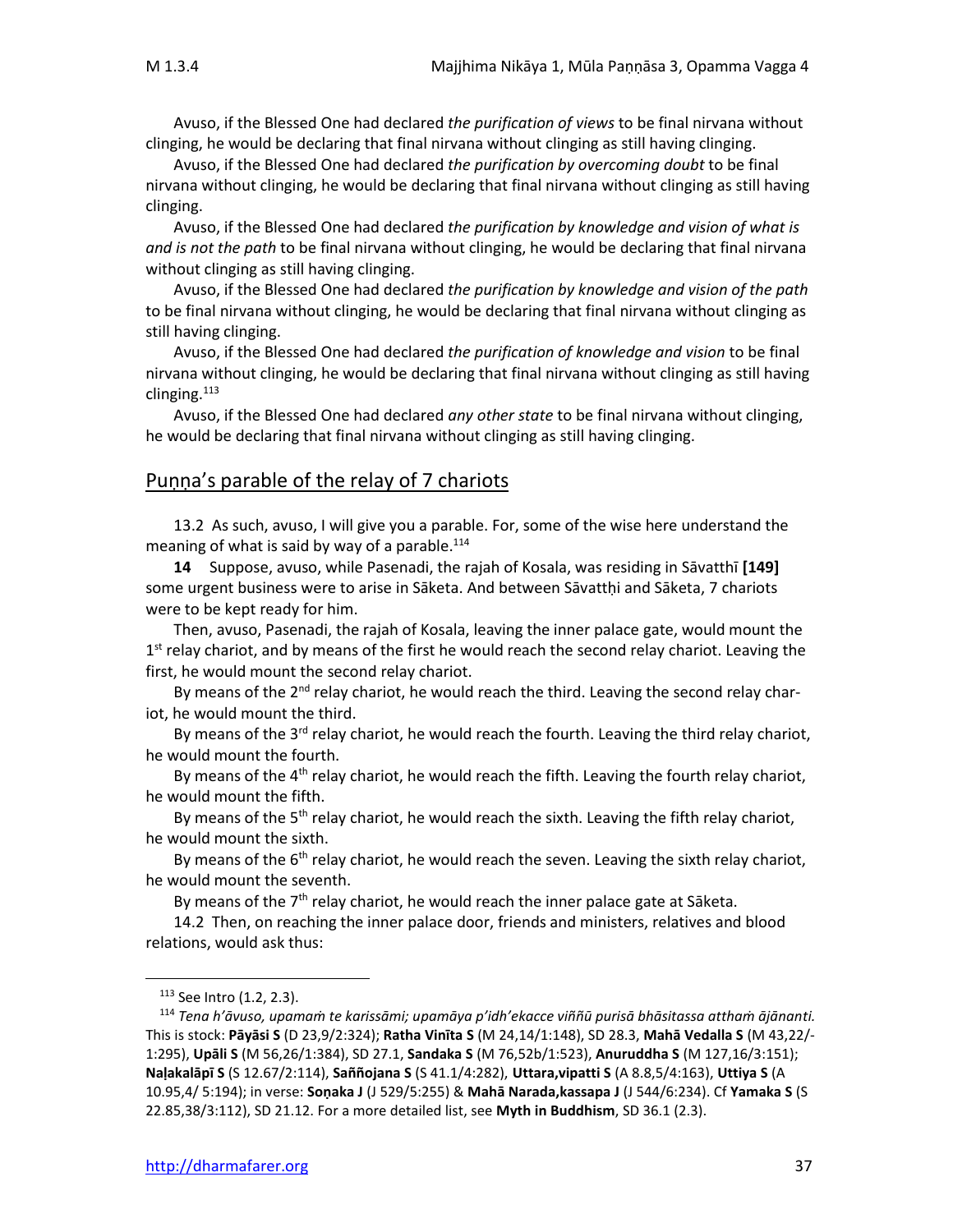'Have you, maharajah, arrived at the inner palace gate by means of these relay chariots' How now, avuso, would Pasenadi, the rajah of Kosala, answer if he were to answer correct-

ly?"

### SĀRIPUTTA'S REFLECTIVE RESPONSE

14.3"Avuso, if Pasenadi, the rajah of Kosala, were to answer correctly, he would answer thus:

'Here I was residing in Sāvatthī, when some urgent business arose in Sāketa. And between Sāvattḥi and Sāketa, 7 chariots were to kept ready for me.

Then, leaving the inner palace gate, I mounted the  $1<sup>st</sup>$  relay chariot, and by means of the first I reached the second relay chariot. Leaving the first, I mounted the second relay chariot.

By means of the 2<sup>nd</sup> relay chariot, I reached the third. Leaving the second relay chariot, I mounted the third.

By means of the 3<sup>rd</sup> relay chariot, I reached the fourth. Leaving the third relay chariot, I mounted the fourth.

By means of the 4<sup>th</sup> relay chariot, I reached the fifth. Leaving the fourth relay chariot, I mounted the fifth.

By means of the 5<sup>th</sup> relay chariot, I reached the sixth. Leaving the fifth relay chariot, I mounted the sixth.

By means of the 6<sup>th</sup> relay chariot, I reached the seven. Leaving the sixth relay chariot, I mounted the seventh.

By means of the  $7<sup>th</sup>$  relay chariot, I reached the inner palace gate at Sāketa.'

Avuso, if Pasenadi, the rajah of Kosala, were to answer correctly, he would be answering thus."

### Puṇṇa reiterates the holy life's purpose

| 15 "Even so, avuso,                             |                                                  |
|-------------------------------------------------|--------------------------------------------------|
| the purification of moral virtue itself         |                                                  |
| is for the sake of attaining                    | the purification of $mind;^{115}$                |
| the purification of mind itself                 |                                                  |
| is for sake of attaining                        | the purification of <b>views</b> ;               |
| the purification of views itself                |                                                  |
| is for the sake of attaining                    | the purification by overcoming doubt; [150]      |
| the purification by overcoming doubt itself     |                                                  |
| is for the sake of attaining                    | the purification by knowledge and vision of what |
|                                                 | is and is not the path;                          |
| the purification by knowledge and vision of     |                                                  |
| what is and is not the path itself              |                                                  |
| is for the sake of attaining                    | the purification by knowledge and vision of the  |
|                                                 | path;                                            |
| the purification by knowledge and vision        |                                                  |
| of the path itself is for the sake of attaining |                                                  |
|                                                 | the purification of knowledge and vision;        |
|                                                 |                                                  |

<sup>115</sup> *Sīla,visuddhi yāvad-eva citta,visuddh'atthā,* alt tr: "the purification of moral virtue is for the purpose as far as the purification of the mind." Comy: Whatever is the purification of mind, this is the goal (*attha*), this is the peak, this is the culmination of the purification of moral virtue. (MA 2:157)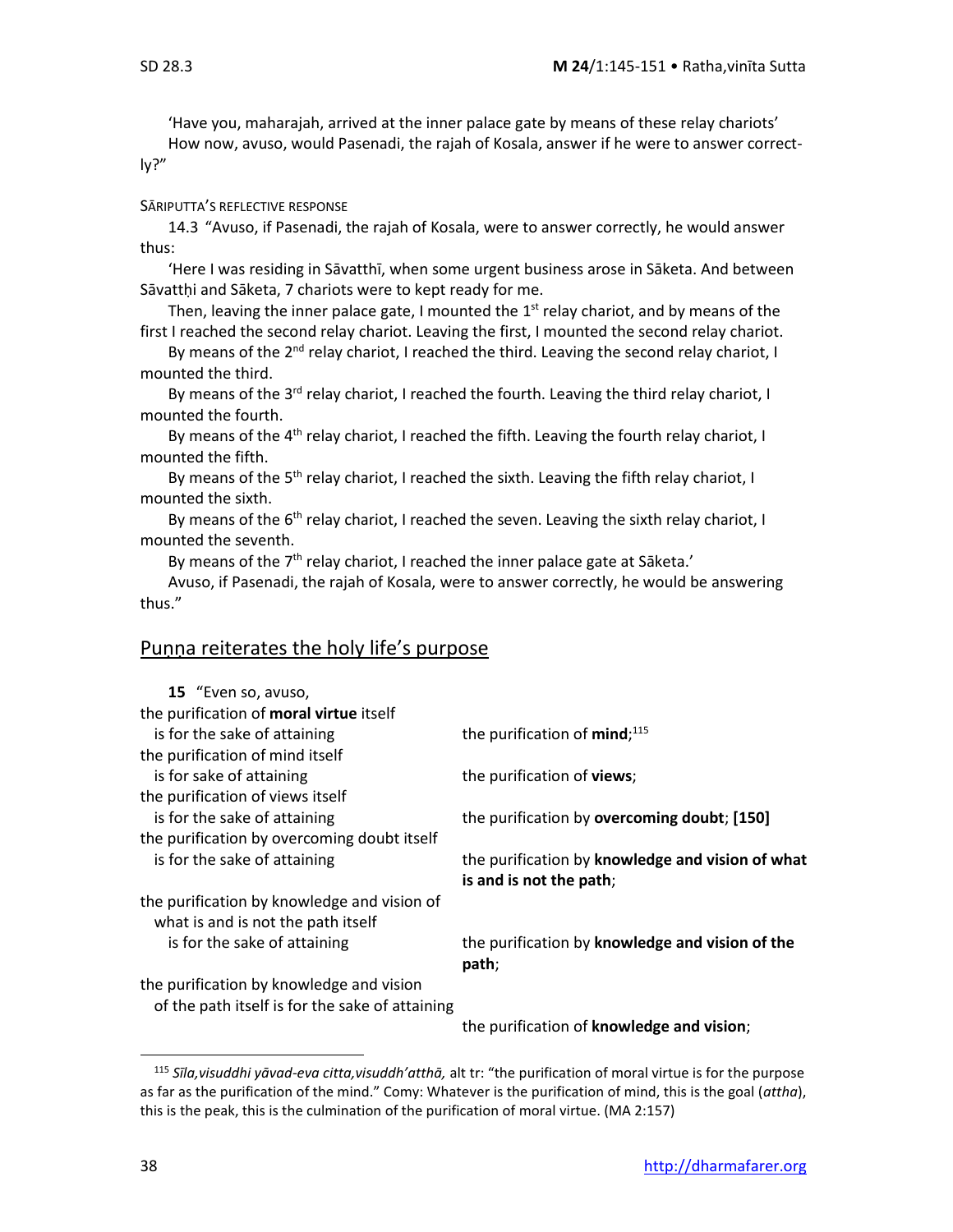the purification of knowledge and vision itself

is for the sake of attaining **final nirvana** without clinging—

it is for the sake of the attaining of

final nirvana without clinging

that the holy life is lived under the Blessed One."

### Spiritual friendship

**16** When this was spoken, the venerable Sāriputta said this to the venerable Puṇṇa Mantāni,putta,

"What is the venerable's name, and how do fellow brahmacharis know the venerable?" $116$ 

"My name is Puṇṇa, avuso, and fellow brahmacharis know me as Mantāni,putta."

"It is marvellous, avuso! It is wonderful, avuso! Every profound question has been *answered*, point by point, by the venerable Puṇṇa Mantāni,putta as a learned disciple who rightly understands the Teacher's teaching.

It is a gain for fellow brahmacharis! It is a great gain for fellow brahmacharis that they get to see the venerable Puṇṇa Mantāni, putta, that they are able to draw close to him.<sup>117</sup>

Even if we were to carry the venerable Punna Mantāni,putta about on a cushion $^{118}$  on the head so that fellow brahmacharis could see and could draw up close to him,<sup>119</sup> it would be a great gain for them. It is a great gain for us, that we get to see, we get to draw up close to the venerable Puṇṇa Mantāni,putta!"

**17** When this was spoken, the venerable Puṇṇa Mantāni,putta said this to the venerable Sāriputta,

"What is the venerable's name, and how do fellow brahmacharis know the venerable?" "My name is Upatissa, avuso, and fellow brahmacharis know me as Sāriputta."

"Indeed, sir, we did not know that we are consulting the venerable Sāriputta himself, with the disciple *who is like the Teacher himself*! 120

For, if we had known that it is the venerable Sāriputta himself we would not have spoken so much!

It is marvellous, avuso! It is wonderful Every profound question has been *asked*, point by point, by the venerable Sāriputta as a learned disciple who rightly understands the Teacher's Teaching.

It is a gain for fellow brahmacharis! It is a great gain for fellow brahmacharis that they get to see the venerable Sāriputta, that they are able to draw close to him.

Even if we were to carry the venerable Sāriputta about on a cushion on the head so that fellow brahmacharis could see and could draw up close to him, **[151]** it would be a great gain

<sup>&</sup>lt;sup>116</sup> Comy says that Sāriputta already knows Puṇṇa Mantāni,putta, but asks this only by way of greeting, since Puṇṇa has never met Sāriputta before. (MA 2:158)

<sup>117</sup> *Lābhā sabrahmacārīnaṁ, suladdha,lābhā sabrahmacārīnaṁ, ye āyasmantaṁ puṇṇaṁ mantāṇi,puttaṁ labhanti dassanāya, labhanti payirūpāsanāya.* On *payirūpāsana* as part of the 12-stage training, see **Caṅkī S** (M 95,20/2:173), SD 21.15.

<sup>118</sup> Be Ce Ee Se *celaṇḍukena*; Ke *celaṇḍakena. Celaṇḍaka* is a Jain ascetic's loin-cloth. It is likely that the orig reading is lost, and this is a corrupted reading. Comy says that here *cela* means "cloth," and *aṇḍuka*  means "a pillow" (*ettha celaṁ vuccati vatthaṁ, aṇḍukaṁ cumbaṭakaṁ*) (MA 2:158).

 $119$  Comy: Instead of the crowd going about here and there asking for him, they could see him and be able to question him and hear the Dharma. (MA 2:158)

<sup>120</sup> *Satthu,kappa.* Comy glosses as *satthu,sadisena,* and says that there is no higher praise than this for a disciple. (MA 2:159)